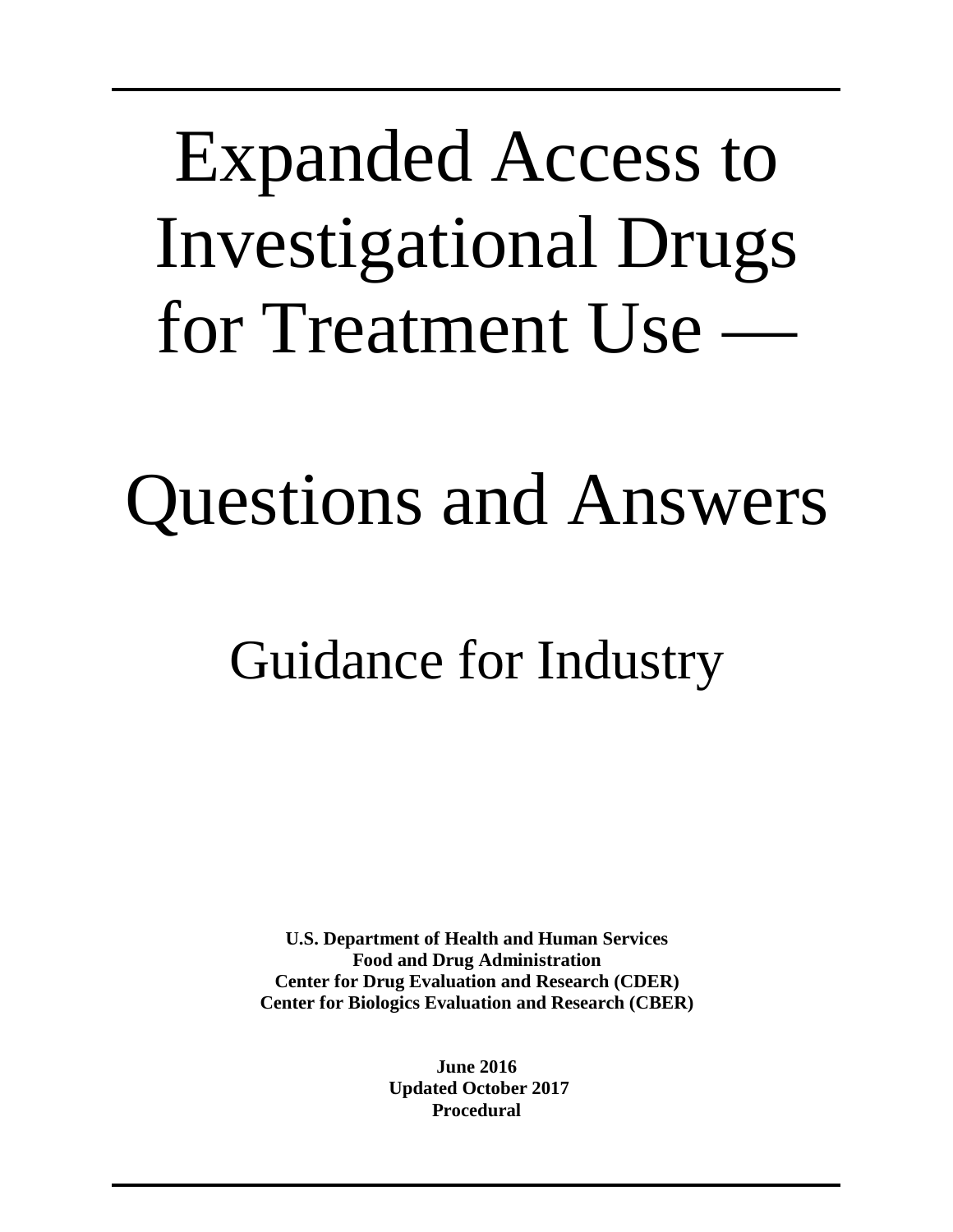## Expanded Access to Investigational Drugs for Treatment Use — Questions and Answers

### Guidance for Industry

*Additional copies are available from:*

*Office of Communications, Division of Drug Information Center for Drug Evaluation and Research Food and Drug Administration 10001 New Hampshire Ave., Hillandale Bldg., 4th Floor Silver Spring, MD 20993-0002 Phone: 855-543-3784 or 301-796-3400; Fax: 301-431-6353 Email: [druginfo@fda.hhs.gov](mailto:druginfo@fda.hhs.gov) <http://www.fda.gov/Drugs/GuidanceComplianceRegulatoryInformation/Guidances/default.htm>*

*and/or*

*Office of Communication, Outreach and Development Center for Biologics Evaluation and Research Food and Drug Administration 10903 New Hampshire Ave., Bldg. 71, Room 3128 Silver Spring, MD 20993-0002 Phone: 800-835-4709 or 240-402-8010 Email: [ocod@fda.hhs.gov](mailto:ocod@fda.hhs.gov) <http://www.fda.gov/BiologicsBloodVaccines/GuidanceComplianceRegulatoryInformation/Guidances/default.htm>*

> **U.S. Department of Health and Human Services Food and Drug Administration Center for Drug Evaluation and Research (CDER) Center for Biologics Evaluation and Research (CBER)**

> > **June 2016 Updated October 2017 Procedural**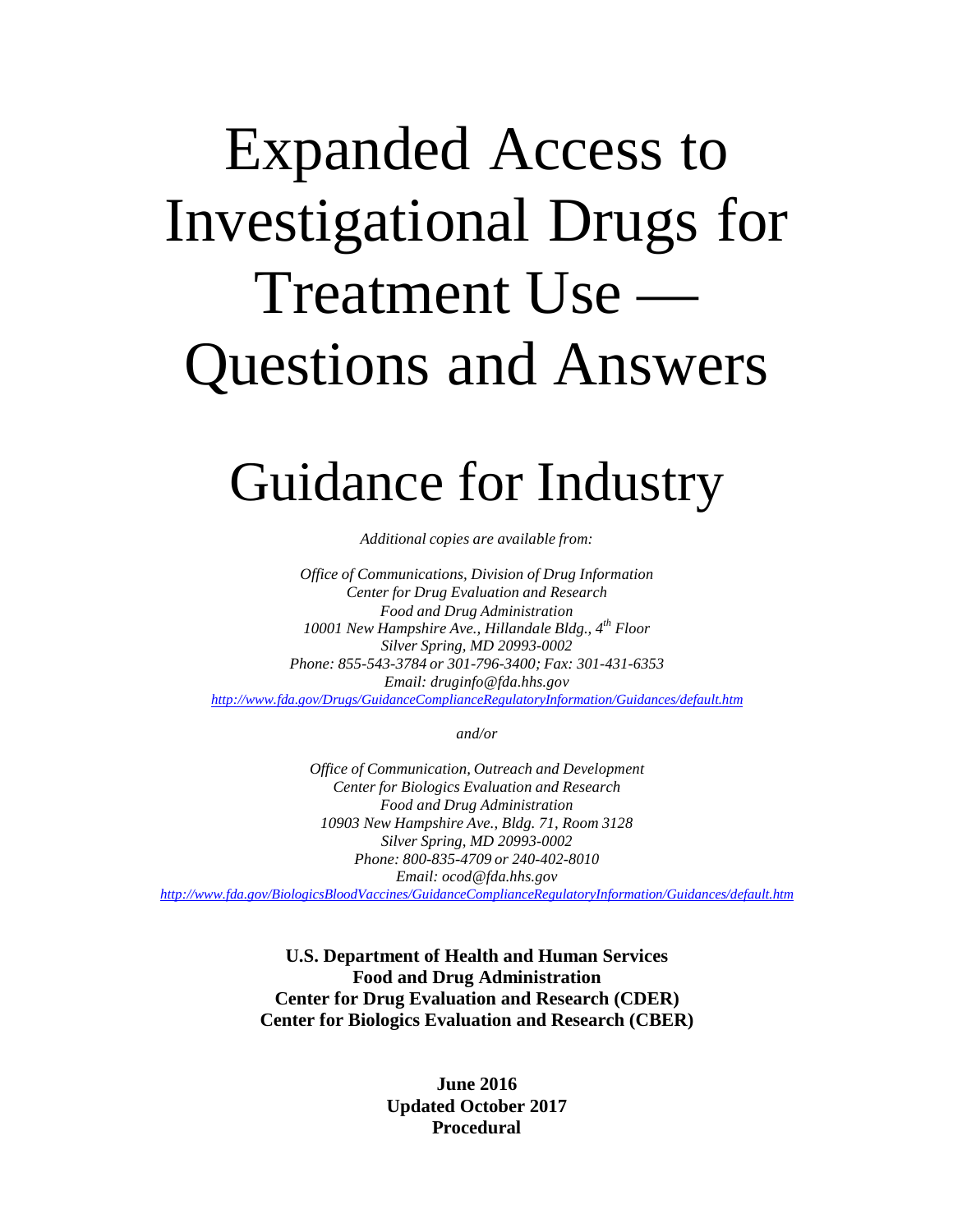## Expanded Access to Investigational Drugs for Treatment Use — Questions and Answers

### Guidance for Industry

**NOTE**: FDA made the following updates to the guidance in October 2017.

- Questions 6 and 9 have been updated to clarify the IRB review requirements for individual patient expanded access treatment use of investigational drugs. The updates discuss revisions to Form 3926 that are intended to allow for a waiver of the requirement for review and approval at a convened IRB meeting if the physician obtains concurrence by the IRB chairperson (or designated IRB member) before the treatment use begins.
- Question 25 has been revised and a new Question 26 has been added to address how the Agency reviews adverse event data in the expanded access context.
- Question 31 (previous Question 30) now also references the  $21<sup>st</sup>$  Century Cures Act requirement that expanded access policies be publicly posted.

**U.S. Department of Health and Human Services Food and Drug Administration Center for Drug Evaluation and Research (CDER) Center for Biologics Evaluation and Research (CBER)**

> **June 2016 Updated October 2017 Procedural**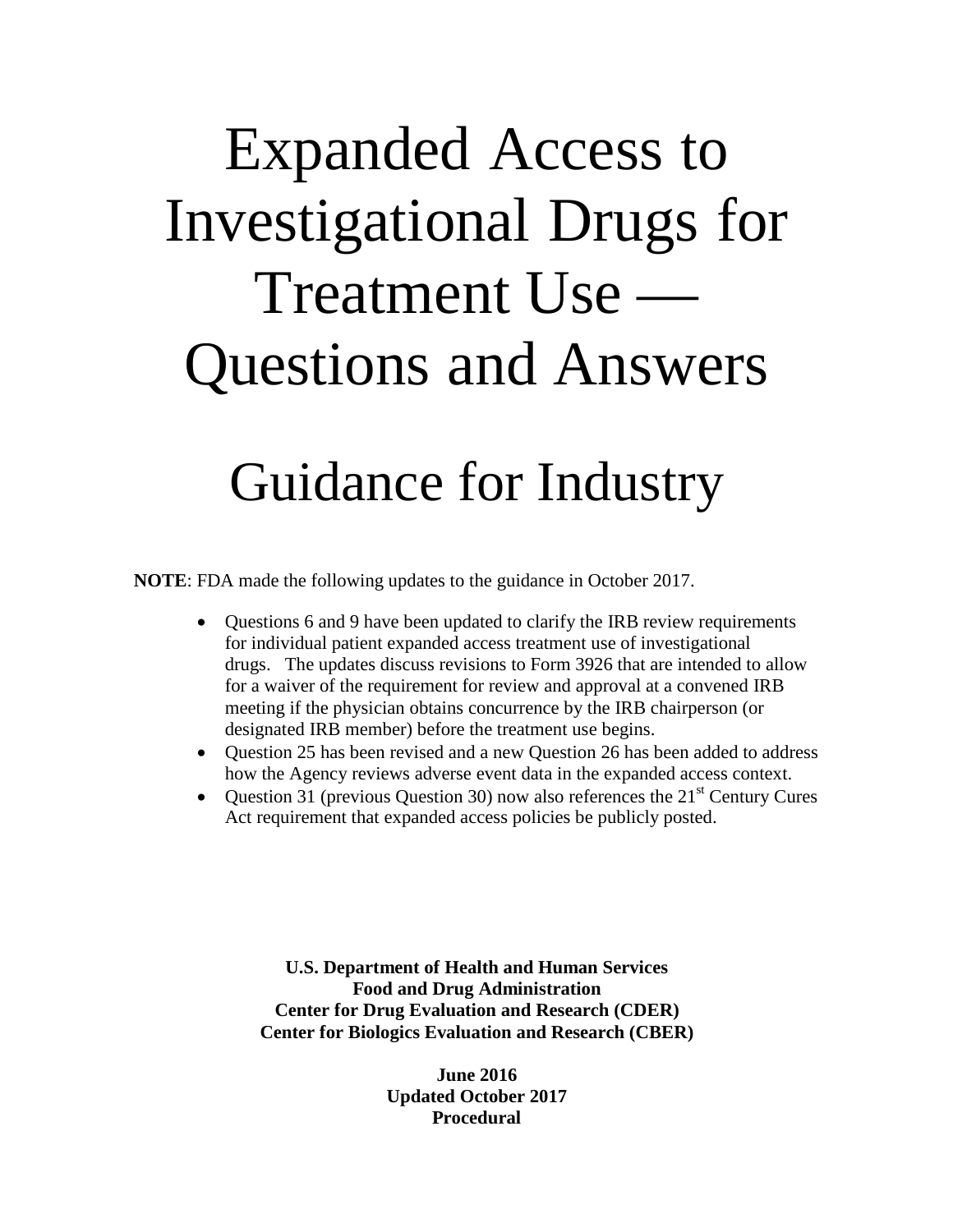#### **TABLE OF CONTENTS**

| П.             |                                                                                |  |
|----------------|--------------------------------------------------------------------------------|--|
| III.           |                                                                                |  |
| <b>A.</b>      |                                                                                |  |
| <b>B.</b>      |                                                                                |  |
| $\mathbf{C}$ . |                                                                                |  |
|                | D. Intermediate-Size Patient Population and Treatment INDs and Protocols 14    |  |
| Е.             | Time Frame for Beginning Treatment Under an Expanded Access IND or Protocol 16 |  |
| <b>F.</b>      |                                                                                |  |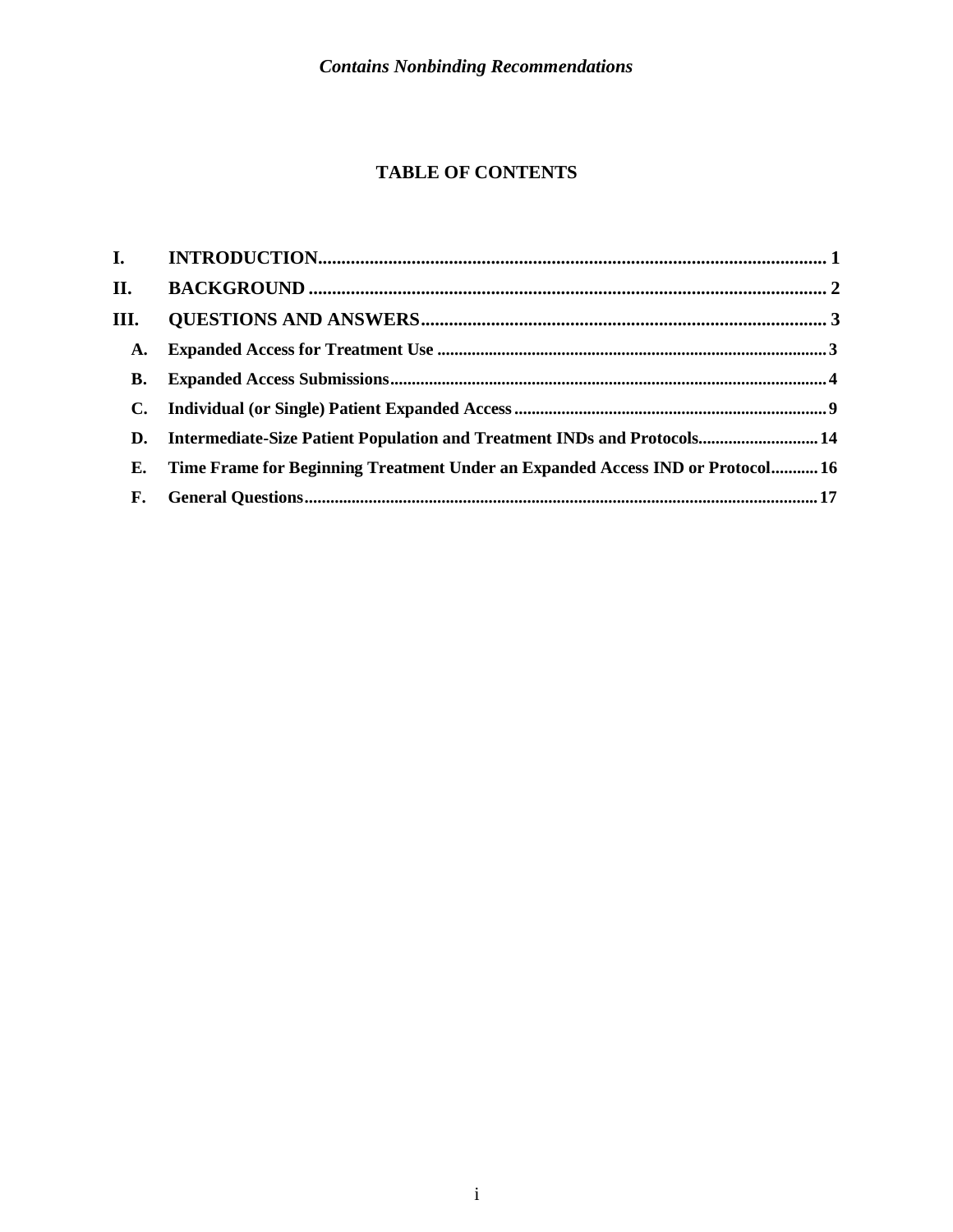### **Expanded Access to Investigational Drugs for Treatment Use — Questions and Answers Guidance for Industry [1](#page-4-0)**

This guidance represents the current thinking of the Food and Drug Administration (FDA or Agency) on this topic. It does not establish any rights for any person and is not binding on FDA or the public. You can use an alternative approach if it satisfies the requirements of the applicable statutes and regulations. To discuss an alternative approach, contact the FDA office responsible for this guidance as listed on the title page.

#### **I. INTRODUCTION**

This guidance provides information for industry, researchers, physicians, institutional review boards (IRBs), and patients about the implementation of FDA's regulations on expanded access to investigational drugs<sup>[2](#page-4-1)</sup> for treatment use under an investigational new drug application (IND) (21 CFR part 312, subpart I), which went into effect on October 13, 2009. [3](#page-4-2) Since 2009, FDA has received a number of questions concerning implementation of the regulations. As a result, FDA is providing guidance in a question and answer format, addressing the most frequently asked questions. In a separate guidance, [4](#page-4-3) FDA provides answers to questions concerning the implementation of the regulation on charging for investigational drugs under an IND (21 CFR 312.8). [5](#page-4-4) Also in a separate guidance, FDA describes Form FDA 3926 (Individual Patient Expanded Access—Investigational New Drug Application (IND)) and the process for submitting expanded access requests for individual patient INDs.<sup>[6](#page-4-5)</sup>

<span id="page-4-0"></span><sup>&</sup>lt;sup>1</sup> This guidance has been prepared by the Office of Medical Policy in the Center for Drug Evaluation and Research in cooperation with the Center for Biologics Evaluation and Research at the Food and Drug Administration.

<span id="page-4-1"></span><sup>2</sup> For the purposes of this guidance, the terms *investigational new drug, investigational drug, drug*, and *drug product*  refer to both human drugs and biological drug products regulated by the Center for Drug Evaluation and Research or the Center for Biologics Evaluation and Research.

<span id="page-4-2"></span><sup>3</sup> *Federal Register* of August 13, 2009 (74 FR 40900).

<span id="page-4-3"></span><sup>4</sup> See the guidance for industry *Charging for Investigational Drugs under an IND—Questions and Answers* for the Agency's current thinking on this topic. We update guidance documents periodically. To make sure you have the most recent version of a guidance, check the FDA guidance Web page at [https://www.fda.gov/RegulatoryInformation/Guidances/.](https://www.fda.gov/RegulatoryInformation/Guidances/)

<span id="page-4-4"></span><sup>5</sup> See also 74 FR 40872, August 13, 2009.

<span id="page-4-5"></span><sup>6</sup> See the guidance for industry *Individual Patient Expanded Access Applications: Form FDA 3926*.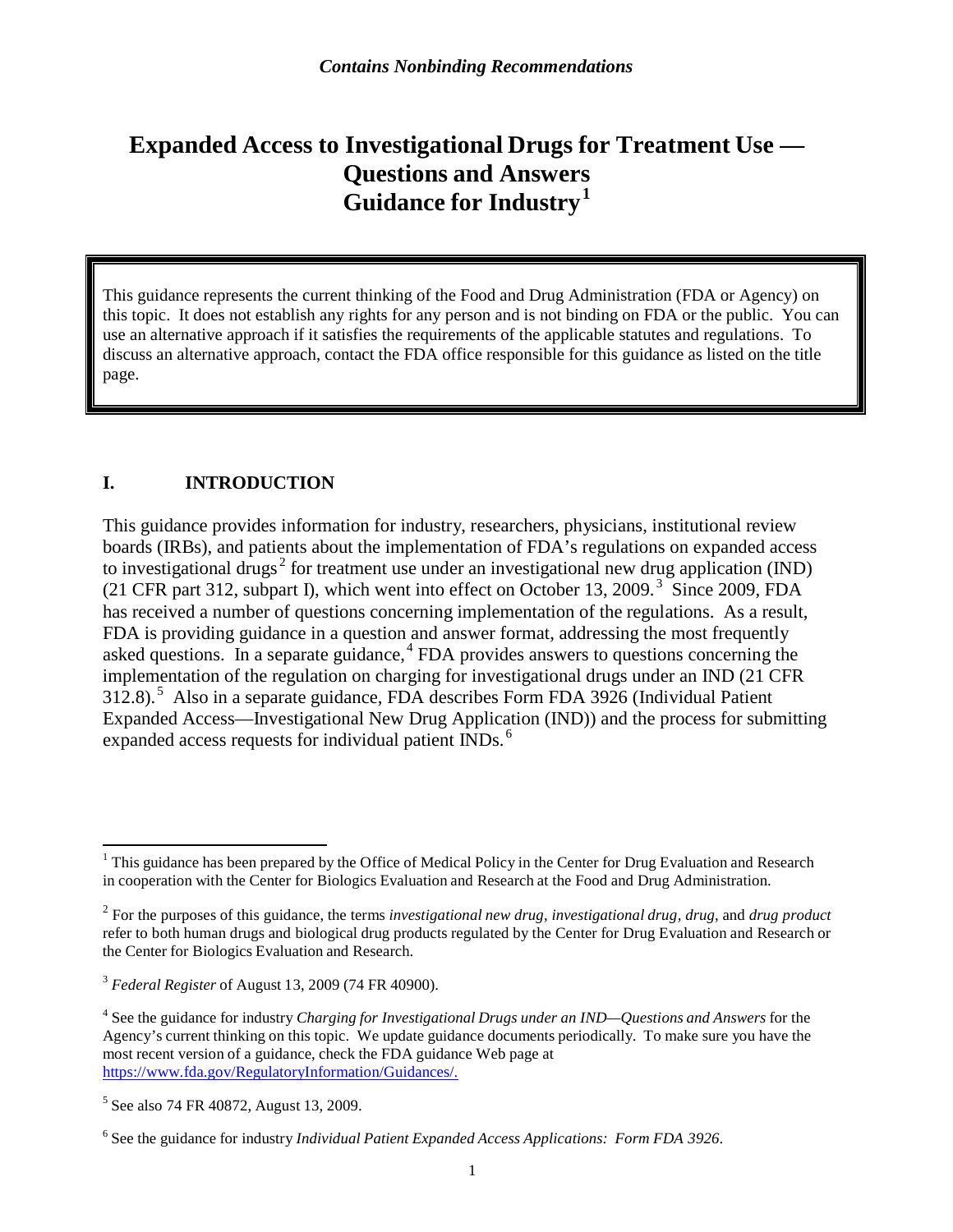In general, FDA's guidance documents do not establish legally enforceable responsibilities. Instead, guidances describe the Agency's current thinking on a topic and should be viewed only as recommendations, unless specific regulatory or statutory requirements are cited. The use of the word *should* in Agency guidances means that something is suggested or recommended, but not required.

#### **II. BACKGROUND**

Expanded access refers to the use of an investigational drug when the primary purpose is to diagnose, monitor, or treat a patient's disease or condition rather than to obtain the kind of information about the drug that is generally derived from clinical trials. FDA has a long history of facilitating expanded access to investigational drugs for treatment use for patients with serious or immediately life- threatening diseases or conditions<sup>[7](#page-5-0)</sup> who lack therapeutic alternatives. FDA revised its IND regulations in  $2009<sup>8</sup>$  $2009<sup>8</sup>$  $2009<sup>8</sup>$  by removing the existing regulations on treatment use and creating subpart I of part 312 to consolidate and expand the various provisions regarding expanded access to treatment use of investigational drugs.

Under FDA's current regulations, there are three categories of expanded access:

- Expanded access for individual patients, including for emergency use (21 CFR 312.310)
- Expanded access for intermediate-size patient populations (generally smaller than those typical of a treatment IND or treatment protocol — a treatment protocol is submitted as a protocol to an existing IND by the sponsor of the existing IND) $^{\circ}$  (21 CFR 312.315)
- Expanded access for widespread treatment use through a treatment IND or treatment protocol (designed for use in larger patient populations) (21 CFR 312.320)

The revised regulations were, among other things, intended to increase awareness and knowledge about expanded access and the procedures for obtaining investigational drugs for treatment use for patients with serious or immediately life-threatening diseases or conditions who lack therapeutic alternatives. The regulations were also intended to facilitate the availability, when

<span id="page-5-0"></span> $7$  For the purpose of expanded access to investigational drugs for treatment use, immediately life-threatening disease or condition means a stage of disease in which there is reasonable likelihood that death will occur within a matter of months or in which premature death is likely without early treatment. Serious disease or condition means a disease or condition associated with morbidity that has substantial impact on day-to-day functioning. Short-lived and selflimiting morbidity will usually not be sufficient, but the morbidity need not be irreversible, provided it is persistent or recurrent. Whether a disease or condition is serious is a matter of clinical judgment, based on its impact on such factors as survival, day-to-day functioning, or the likelihood that the disease, if left untreated, will progress from a less severe condition to a more serious one (21 CFR 312.300(b)).

<span id="page-5-1"></span><sup>8</sup> *Federal Register* of August 13, 2009 (74 FR 40900).

<span id="page-5-2"></span><sup>&</sup>lt;sup>9</sup> For information on the types of regulatory submissions that can be used to obtain expanded access, including treatment IND or treatment protocol, see Q8 in this guidance.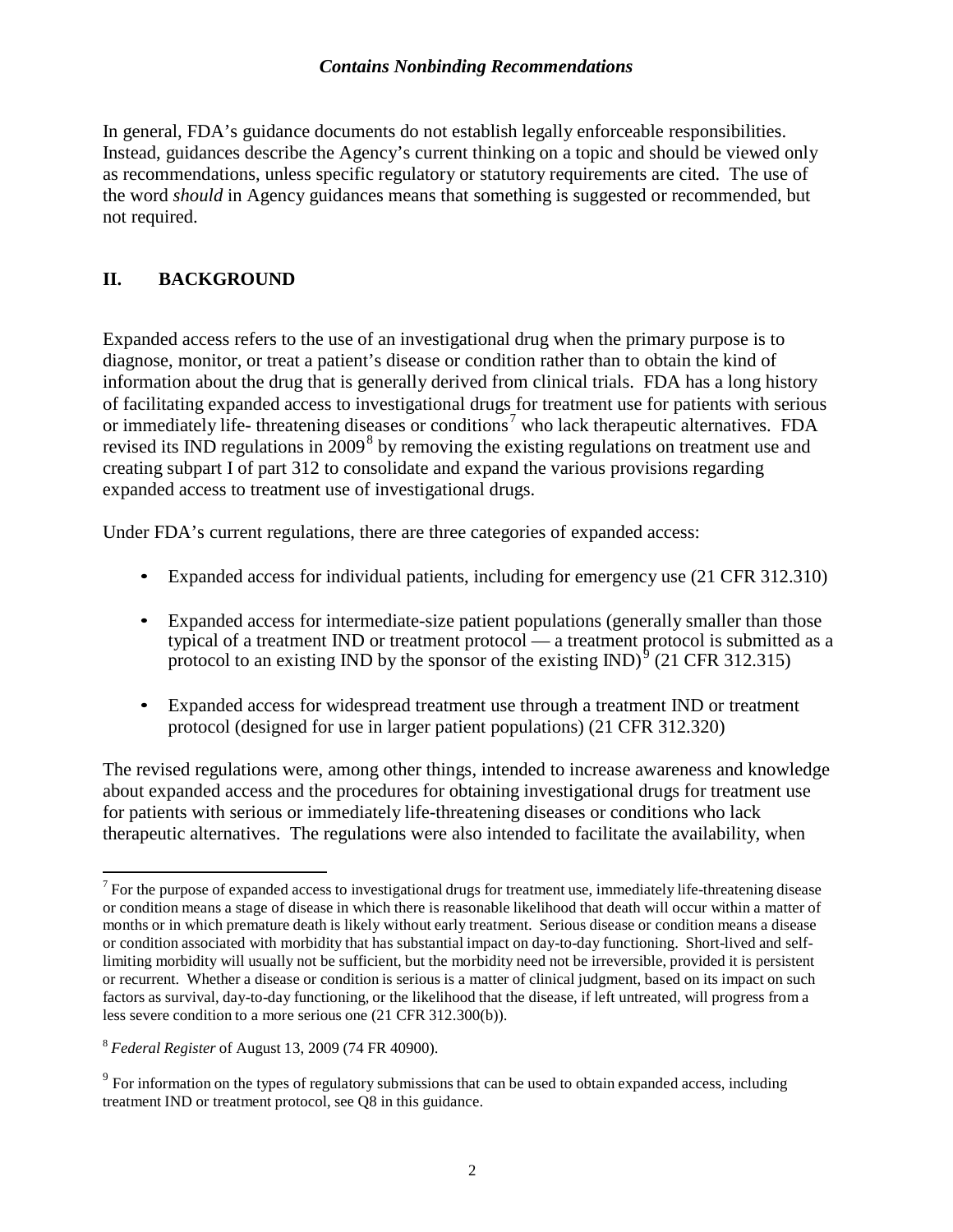appropriate, of investigational new drugs for treatment use while protecting patient safety and avoiding interference with the development of investigational drugs for marketing under approved applications.

The regulations describe criteria that must be met to authorize expanded access use, requirements for expanded access submissions, and safeguards that are intended to protect patients and preserve the ability to develop meaningful data about the safety and effectiveness of the drug through clinical trials or drug development.

#### **III. QUESTIONS AND ANSWERS**

#### **A. Expanded Access for Treatment Use**

#### **Q1: What is expanded access?**

A1: The terms expanded access, access, and treatment use are used interchangeably to refer to use of an investigational drug when the primary purpose is to diagnose, monitor, or treat a patient's disease or condition. The terms *compassionate use* and *preapproval access* are also occasionally used in the context of the use of an investigational drug to treat a patient. Although these terms have been used informally in the United States and are used outside the United States, they are not defined or described in FDA regulations. This has led to some confusion or lack of clarity about the meaning of the terms (e.g., whether they refer to all expanded access or a type of expanded access, such as individual patient expanded access). For this reason, the terms *compassionate use* and *preapproval access* will not be used in this document.

The main distinction between expanded access and the use of an investigational drug in the usual studies covered under an IND is that expanded access uses are not primarily intended to obtain information about the safety or effectiveness of a drug. Expanded access to an investigational drug can only be provided under a treatment IND or protocol (see Q8) if the sponsor is actively pursuing, with due diligence, marketing approval of the drug for the expanded access use.

Expanded access, access, and treatment use may also refer to (1) use in situations when a drug has been withdrawn for safety reasons, but there exists a patient population for whom the benefits of the withdrawn drug continue to outweigh the risks; (2) use of a similar, but unapproved drug (e.g., foreign-approved drug product) to provide treatment during a drug shortage of the approved drug; (3) use of an approved drug where availability is limited by a risk evaluation and mitigation strategy (REMS) for diagnostic, monitoring, or treatment purposes, by patients who cannot obtain the drug under the REMS; or (4) use for other reasons.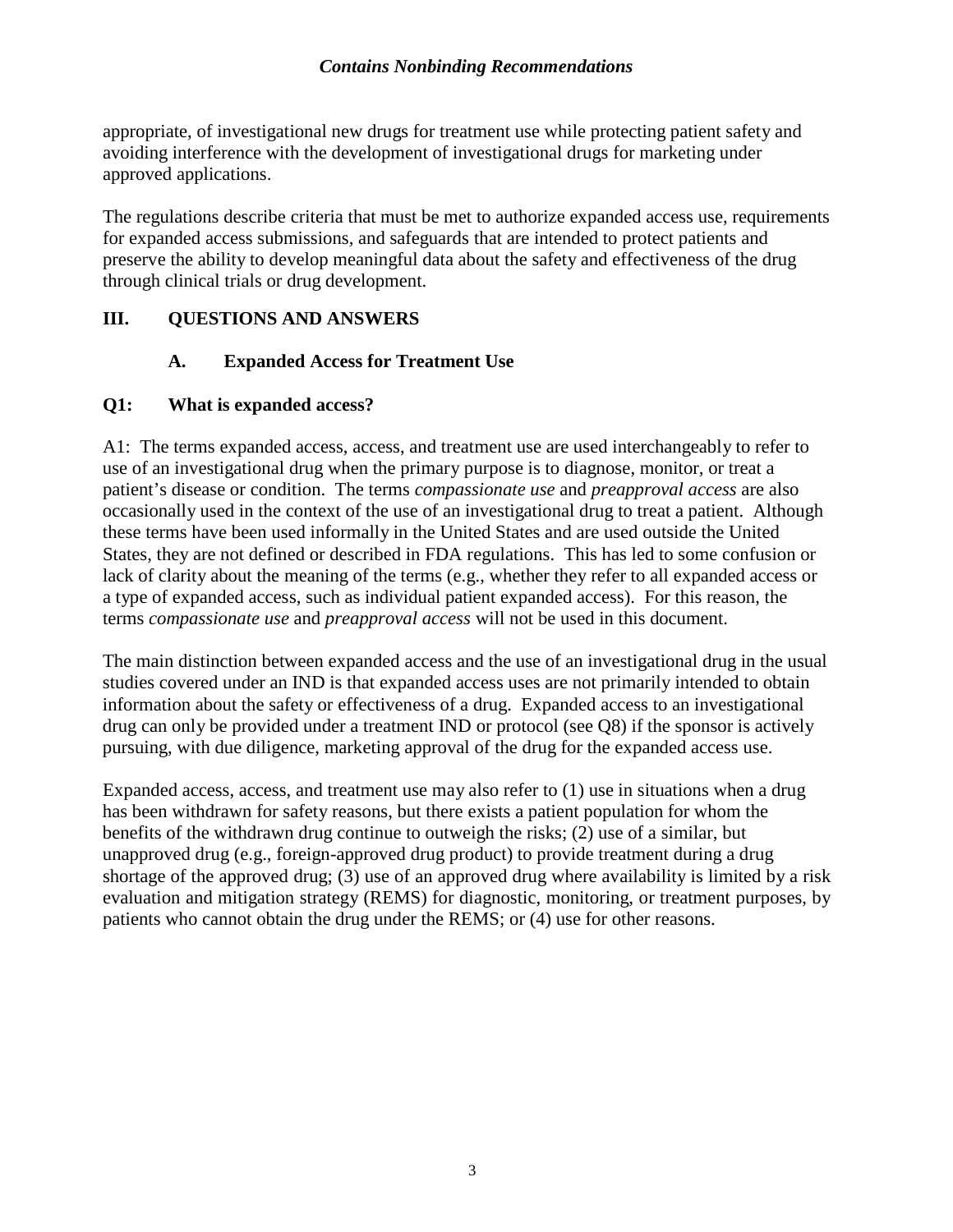#### **B. Expanded Access Submissions**

#### **Q2: What types of regulatory submissions can be used to obtain expanded access to a drug under the three expanded access categories?**

A2: For each category of expanded access, there are two types of regulatory submissions that can be made: (1) an expanded access protocol submitted as a protocol amendment to an existing IND (i.e., an expanded access protocol) or (2) a new IND submission, which is separate and distinct from any existing INDs and is intended only to make a drug available for treatment use (i.e., an expanded access IND).

A sponsor or physician may contact the appropriate FDA review division for consultation about which may be the most appropriate submission. Additional information about expanded access, including contact information for review divisions, may be found on FDA's Web site at [https://www.fda.gov/NewsEvents/PublicHealthFocus/ExpandedAccessCompassionateUse/ucm4](https://www.fda.gov/NewsEvents/PublicHealthFocus/ExpandedAccessCompassionateUse/ucm429610.htm) [29610.htm.](https://www.fda.gov/NewsEvents/PublicHealthFocus/ExpandedAccessCompassionateUse/ucm429610.htm)

#### **Q3: When should an expanded access protocol submission be used?**

A3: An expanded access protocol submission for expanded access should be used only if the sponsor seeking expanded access has an existing IND in effect — typically, such a sponsor is a commercial sponsor with an existing IND under which the sponsor is developing the drug for marketing. When there is an existing IND in effect, FDA generally encourages the submission of an expanded access protocol, rather than a new expanded access IND, because having all expanded access use and clinical trial use consolidated under a single IND may facilitate identification of safety concerns, may make the administrative process less burdensome for sponsors and FDA, and may help in product review.

#### **Q4: When should a new expanded access IND submission be used?**

A4: A new expanded access IND submission for expanded access generally should be used when (1) there is no existing IND in effect for the drug or, more commonly, (2) there is an existing IND in effect for the drug, but the sponsor of the existing  $\text{IND}^{10}$  $\text{IND}^{10}$  $\text{IND}^{10}$  declines to be the sponsor of the expanded access use (e.g., for an individual patient use, the sponsor of the existing IND may prefer that a patient's physician take on the role of sponsor-investigator and submit a separate individual patient IND).

#### **Q5: What information should be included in an expanded access submission?**

A5: An expanded access submission must include all information required by 21 CFR 312.305(b) and any additional information required for the particular category of expanded access (described in § 312.310(b) for individual patient submissions, in § 312.315(c) for

<span id="page-7-0"></span>l  $10$  The sponsor of an existing IND typically is the pharmaceutical company or manufacturer of the drug.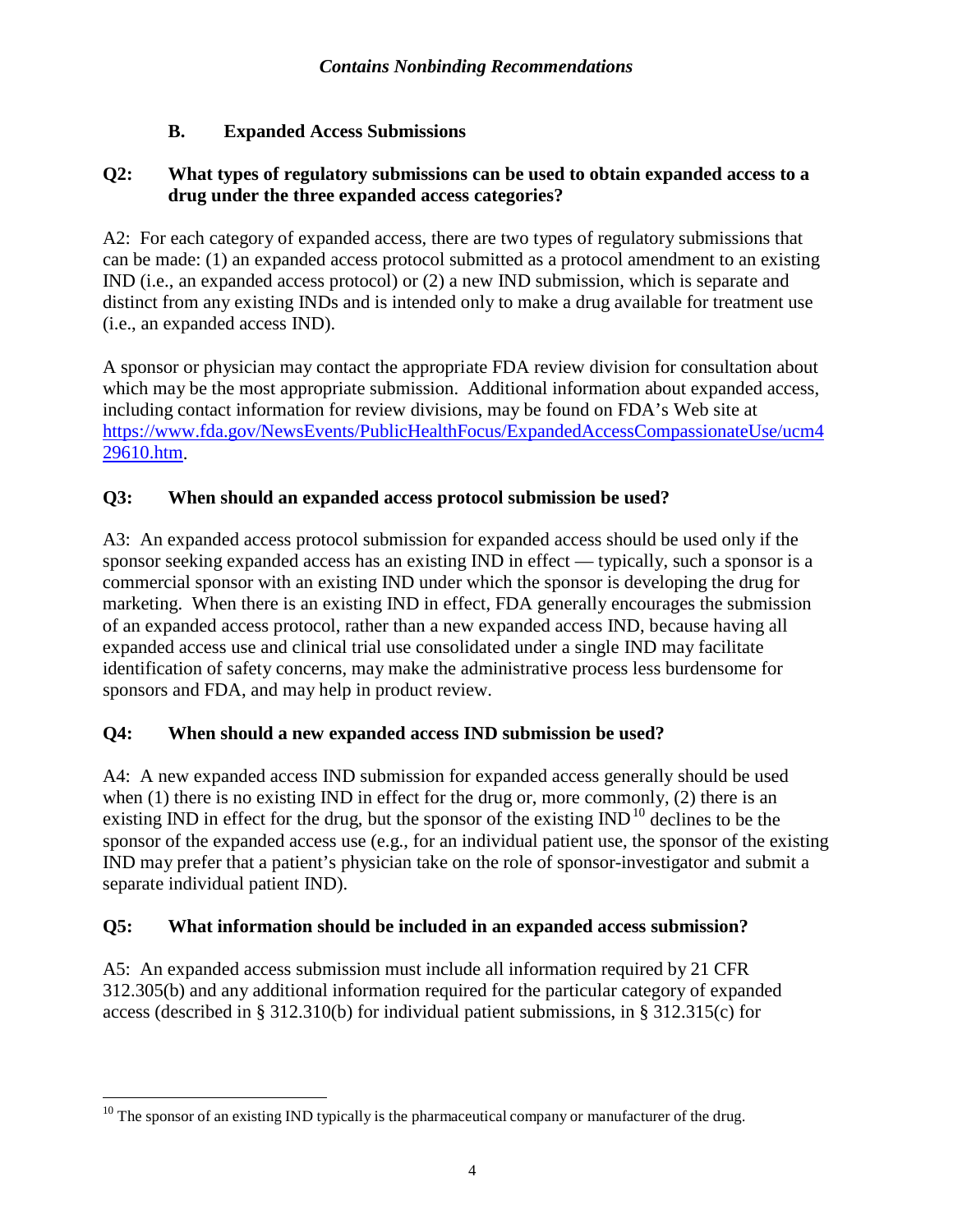intermediate-size patient population submissions, and in § 312.320(b) for treatment submissions), either within the submission itself or by reference to an existing IND.

In cases where the sponsor of an existing IND for the drug has declined to be the sponsor of the expanded access use, the sponsor of that existing IND may give the sponsor of the expanded access IND permission to reference content in the existing IND to satisfy certain requirements for an expanded access IND submission. If permission is obtained, the expanded access IND sponsor should then provide to FDA a letter of authorization (LOA) from the existing IND sponsor (e.g., commercial sponsor/drug manufacturer) that permits FDA to reference that IND.

FDA expects that reference to an existing IND will typically be used by an expanded access IND sponsor to satisfy the requirements to submit the information described in §  $312.305(b)(2)(v)$ (description of the manufacturing facility); in § 312.305(b)(2)(vi) (chemistry, manufacturing, and controls information); and in § 312.305(b)(2)(vii) (pharmacology and toxicology information).

IND submissions that reference an existing IND generally will include the information described in §§ 312.305(b)(2)(ii), (iii), (iv), and (viii) and in § 312.305(b)(3) in the expanded access IND submission. As noted, the expanded access submission must also include the additional information that may be required for the specific category of expanded access.

See Q9 for information on the forms that are available to use for expanded access submissions.

#### **Q6: Is institutional review board (IRB) review and approval required for all expanded access categories?**

A6: Except for emergency expanded access use (see Q8) when there is not sufficient time to secure prospective IRB review, an investigator treating a patient with an investigational drug under expanded access is responsible for obtaining IRB review<sup>[11](#page-8-0)</sup> and approval consistent with 21 CFR part 56 before treatment with the investigational drug may begin, regardless of whether the protocol is submitted in a new IND or to an existing IND  $(21 \text{ CFR } 312.305(c)(4))$ . In the case of emergency expanded access use, FDA authorization is still required  $(\S 312.310(d))$ , but it is not necessary to wait for IRB approval to begin treatment. However, the IRB must be notified of the emergency expanded access use within 5 working days of emergency use (§ 56.104(c)).

<span id="page-8-0"></span> $11$  An institutional review board (IRB) means any board, committee, or other group formally designated by an institution to review, to approve the initiation of, and to conduct periodic review of biomedical research involving human subjects. The primary purpose of IRB review is to assure that the rights and welfare of human subjects are protected, including by determining that informed consent is obtained in accordance with and to the extent required by Federal requirements. Institutions may have their own IRB to oversee human subjects research conducted within the institution or by the staff of the institution. If the patient's physician does not have access to a local IRB, an independent IRB may be used. The Department of Health and Human Services' Office for Human Research Protections maintains a database of registered IRBs. Go to <http://ohrp.cit.nih.gov/search/irbsearch.aspx?styp=bsc> and click on "Advanced Search." Enter your state to find registered IRBs in your area. For more information see [http://www.fda.gov/NewsEvents/PublicHealthFocus/ExpandedAccessCompassionateUse/default.htm.](http://www.fda.gov/NewsEvents/PublicHealthFocus/ExpandedAccessCompassionateUse/default.htm)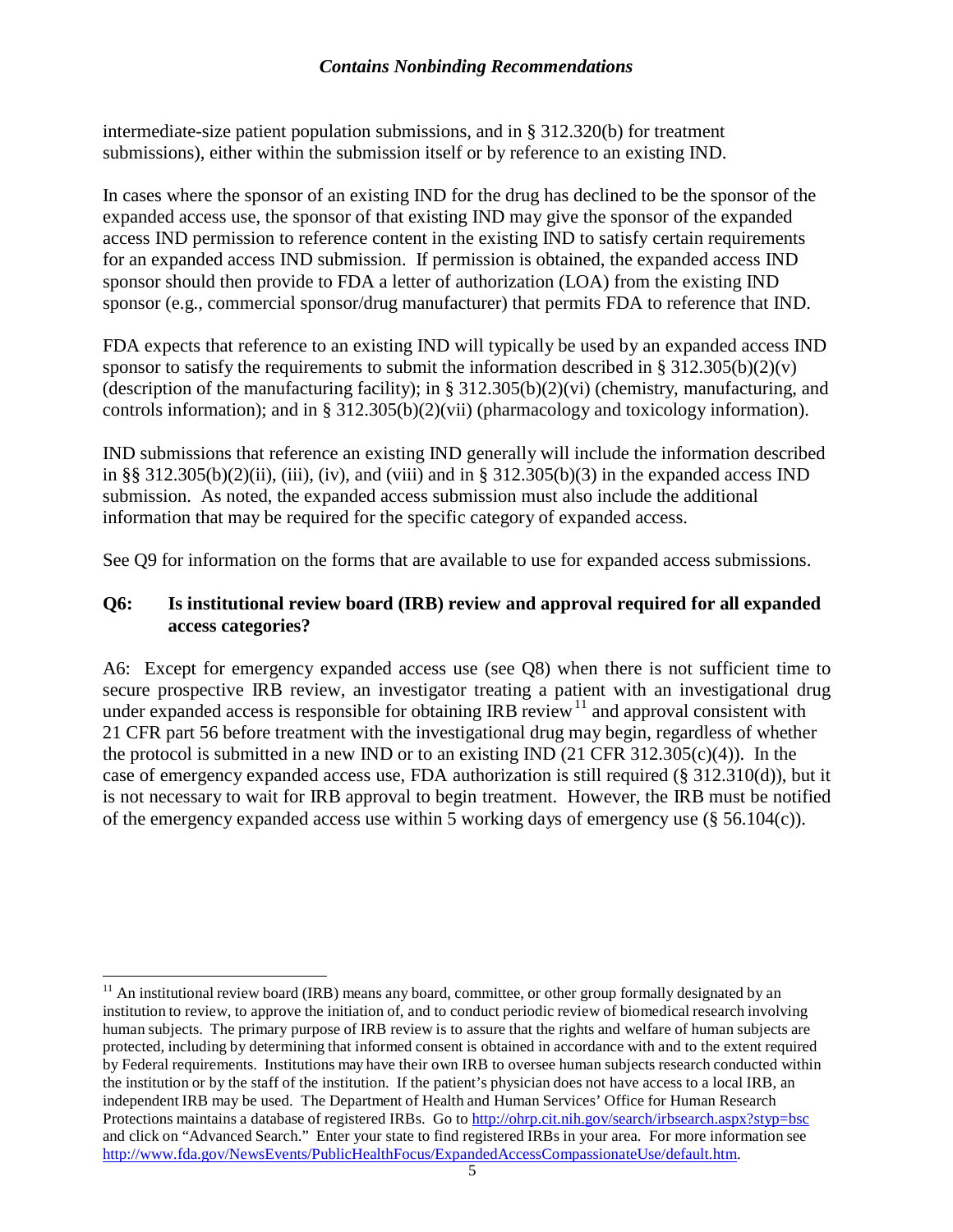Part 56 requires, among other things, that the IRB review the expanded access use at a convened IRB meeting at which a majority of the members are present (*full IRB review*) (§ 56.108(c)).

A physician submitting an individual patient expanded access IND using Form FDA 3926 may select the appropriate box on that form to request a waiver under § 56.105 of the requirements in § 56.108(c), which relate to full IRB review. FDA concludes that such a waiver is appropriate for individual patient expanded access INDs when the physician obtains concurrence by the IRB chairperson or another designated IRB member before treatment use begins. A physician submitting an individual patient expanded access IND using Form FDA 1571 may include a separate waiver request with the application.

#### **Q7: Are expanded access submissions subject to the informed consent requirements?**

A7: Yes. Expanded access to an investigational drug for treatment use, including emergency use, requires informed consent as described in 21 CFR part 50, unless one of the exceptions found in part 50 applies.<sup>[12](#page-9-0)</sup> Investigators treating a patient(s) with an investigational drug under expanded access are responsible for ensuring that the informed consent requirements of part 50 are met  $(21 \text{ CFR } 312.305(c)(4))$ . One of the purposes of informed consent is to ensure that the patient is informed that he/she will be treated with an investigational product and that there may be uncertainty about the safety and effectiveness of the product. The provision in  $\S 50.25(a)(1)$ specifies that the consent include "a statement that the study involves research, an explanation of the purposes of the research and the expected duration of the subject's participation, a description of the procedures to be followed, and identification of any procedures which are experimental."

#### **Q8: How does FDA categorize and subcategorize expanded access submissions?**

A8: FDA distinguishes between expanded access INDs and expanded access protocols. In addition there are three different categories of expanded access and, for individual patient expanded access, FDA distinguishes between emergency and non-emergency individual patient expanded access.

This results in the following sub-categorization of expanded access submissions:

Individual Patient Expanded Access, Including for Emergency Use 1) Individual patient expanded access IND

1a) Individual patient expanded access IND for emergency use

<span id="page-9-0"></span><sup>12</sup> For information on informed consent in general, see the draft guidance for industry *Informed Consent Information Sheet – Guidance for IRBs, Clinical Investigators, and Sponsors*. When final, this guidance will represent FDA's current thinking on this topic. For additional information on the part 50 informed consent exceptions, see the guidance for institutional review boards, clinical investigators, and sponsors *Exception from Informed Consent Requirements for Emergency Research*.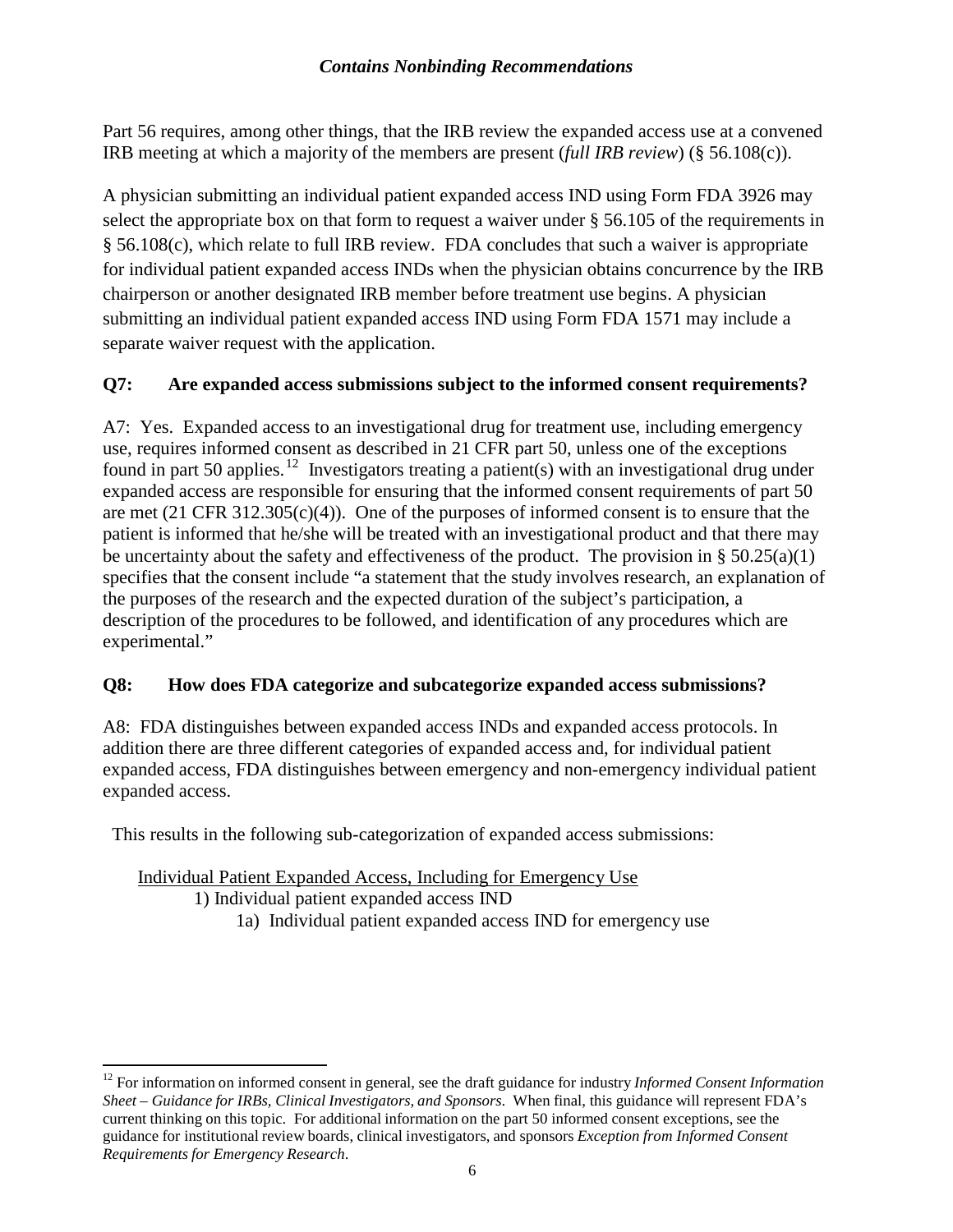2) Individual patient expanded access protocol

2a) Individual patient expanded access protocol for emergency use

#### Intermediate-Size Patient Populations

- 1) Intermediate-size patient population expanded access IND
- 2) Intermediate-size patient population expanded access protocol

#### Treatment IND or Treatment Protocol (expanded access for widespread use)

- 1) Treatment IND
- 2) Treatment protocol

#### **Individual Patient Expanded Access, Including for Emergency Use (also referred to as single patient expanded access)**

**1) Individual patient expanded access IND** (also referred to as single patient IND): Expanded access to an investigational drug for treatment use by a single patient submitted under a new IND. Unless FDA notifies the sponsor (e.g., the patient's physician) that treatment may begin earlier, there is a 30-day period from the date FDA receives the IND before treatment with the drug may begin (21 CFR  $312.305(d)(1)$ ).

**1a) Individual patient expanded access IND for emergency use:** A subset of individual patient INDs that provide expanded access to an investigational drug for treatment use by a single patient in an emergency situation (i.e., a situation that requires a patient to be treated before a written submission can be made) submitted under a new IND (21 CFR 312.310(d)). Treatment is initially requested and authorized by telephone (or other rapid means of communication) and may start immediately upon FDA authorization, and the physician or sponsor must agree to submit a written submission (IND) within 15 working days of the initial authorization  $(\S 312.310(d)(2))$ .

**2) Individual patient expanded access protocol** (also referred to as single patient protocol): Expanded access to an investigational drug for treatment use by a single patient submitted as a protocol to an existing IND by the sponsor of the existing IND. There is no 30-day period before treatment with the drug may begin, but the protocol must be submitted to FDA and have IRB approval consistent with 21 CFR part 56 (see 21 CFR 312.305(c)(4)) before treatment may begin. (See  $\S$ § 312.305(d)(2) and  $312.30(a)$ .)

**2a) Individual patient expanded access protocol for emergency use:** An emergency use protocol is a subset of individual patient protocols that provides expanded access to an investigational drug for treatment use by a single patient in an emergency situation (i.e., a situation that requires a patient to be treated before a written submission can be made) submitted as a protocol to an existing IND by the sponsor of the existing IND (21 CFR 312.310(d)). Treatment is initially requested and authorized by telephone (or other rapid means of communication)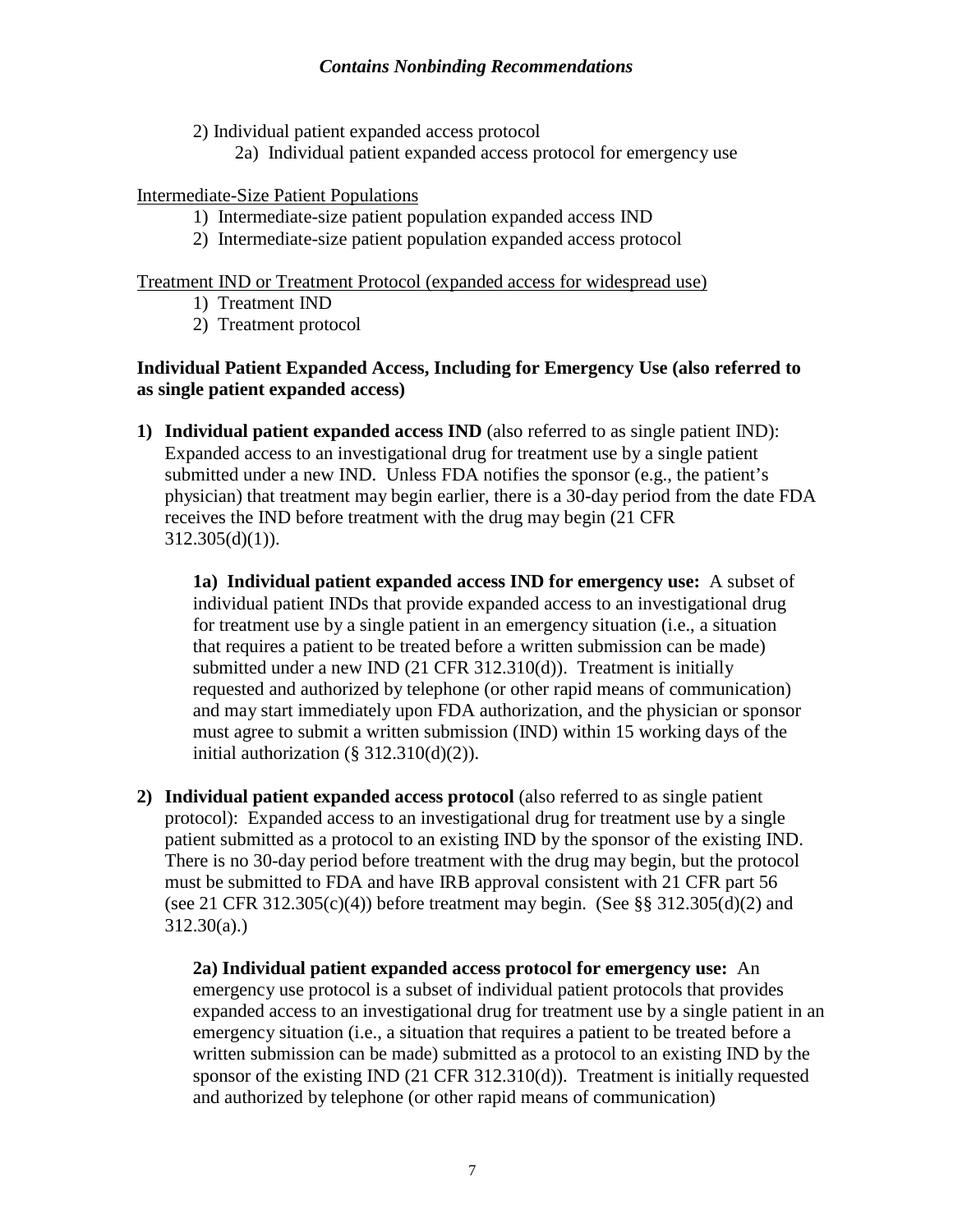and may start immediately upon FDA authorization, with a requirement for a written submission (protocol) to FDA within 15 working days of the initial authorization (§ 312.310(d)(2)).

In an emergency situation (either an emergency use IND or emergency use protocol) when there is not sufficient time to secure IRB review prior to beginning treatment, the emergency use of the investigational drug must be reported to the IRB within 5 working days of emergency use, as required under § 56.104(c).

Contact information for emergency use INDs and protocols is located on FDA's expanded access Web site at <https://www.fda.gov/NewsEvents/PublicHealthFocus/ExpandedAccessCompassionate> [Use/default.htm.](http://www.fda.gov/NewsEvents/PublicHealthFocus/ExpandedAccessCompassionateUse/default.htm)

#### **Intermediate-Size Patient Population Expanded Access**

- **1) Intermediate-size patient population expanded access IND**: Expanded access to an investigational drug for use by more than one patient, but generally fewer patients than are treated under a typical treatment IND or protocol, submitted under a new IND. Unless FDA notifies the sponsor that treatment may begin earlier, there is a 30 day period from the date FDA receives the IND before treatment with the drug may begin (21 CFR 312.305(d)(1)).
- **2) Intermediate-size patient population expanded access protocol**: Expanded access to an investigational drug for use by more than one patient, but generally fewer patients than are treated under a typical treatment IND or protocol, submitted as a protocol to an existing IND by the sponsor of the existing IND. There is no 30-day period before treatment with the drug may begin, but the protocol must be submitted to FDA and have IRB approval before treatment with the drug may begin. (See 21 CFR 312.305(d)(2) and 312.30(a).)

For more information about intermediate-size patient population expanded access, see Q18 and Q19.

#### **Treatment IND or Treatment Protocol**

- **1) Treatment IND**: Expanded access to an investigational drug for treatment use by a large (widespread) population, submitted under a new IND. Unless FDA notifies the sponsor that treatment may begin earlier, there is a 30-day period from the date FDA receives the IND before treatment with the drug may begin  $(21 \text{ CFR } 312.305(d)(1))$ .
- **2) Treatment protocol**: Expanded access to an investigational drug for treatment use generally by a large (widespread) population, submitted as a protocol to an existing IND by the sponsor of the existing IND. Unlike other expanded access protocols submitted to existing INDs, there is a 30-day period from the date FDA receives the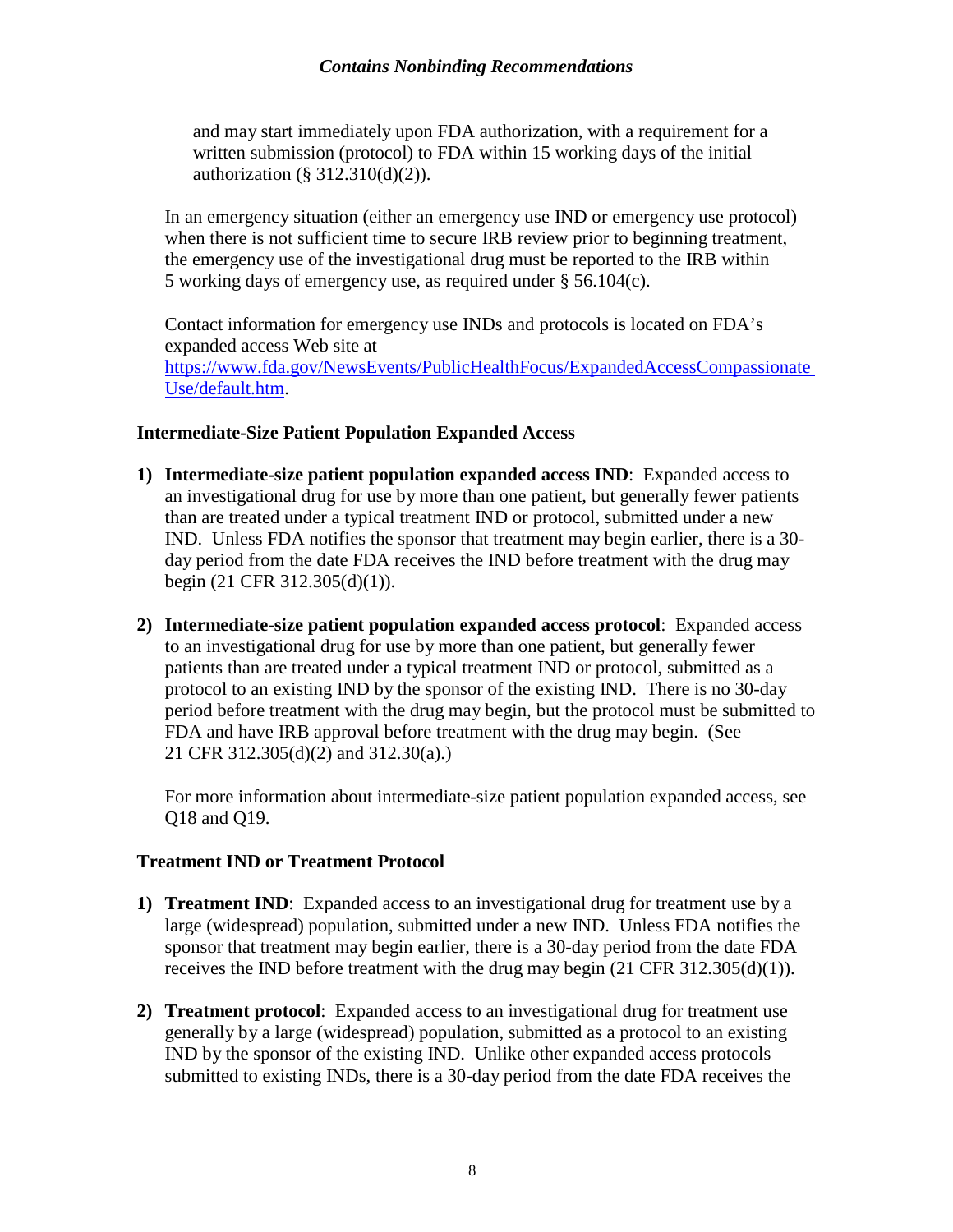protocol before treatment with the drug may begin unless FDA notifies the sponsor that treatment may begin earlier (21 CFR 312.305(d)(2)(ii)).

FDA recommends that the expanded access submission identify the relevant subcategory.

#### **C. Individual (or Single) Patient Expanded Access**

#### **Q9: What forms are used with individual patient expanded access submissions?**

A9: Individual patient INDs, including for emergency use, submitted by a licensed physician (sponsor-investigator), may be submitted using Form FDA 1571 (Investigational New Drug Application (IND)), which is a transmittal form that accompanies the IND and provides information to identify the type of submission and its contents. However, the physician may instead choose to submit the IND using Form FDA 3926 (Individual Patient Expanded Access Investigational New Drug Application (IND)), which, when completed (including attachments, if appropriate), constitutes the individual patient IND submission. Form FDA 3926 is a streamlined alternative and was created specifically for individual patient IND submissions, including those for emergency use.

For individual patient INDs and for individual patient protocols submitted to an existing IND *by a commercial sponsor*, Form FDA 1571 should accompany the submission. The most current version of all FDA forms can be downloaded from the FDA Web site at <https://www.fda.gov/AboutFDA/ReportsManualsForms/Forms/default.htm.>

For both forms, when the submitter and the physician treating the patient are the same, the patient's physician should be identified as the sponsor. By signing the form, the physician (as sponsor-investigator) agrees or certifies that, among other things, he or she will obtain IRB review and approval and informed consent for the expanded access use, consistent with applicable FDA requirements. As explained above (see response to Question 6), a physician submitting an individual patient expanded access IND using Form FDA 3926 may select the appropriate box on that form to request authorization to obtain concurrence by the IRB chairperson or by a designated IRB member before the treatment use begins, in lieu of complying with the requirements in § 56.108(c), which relate to full IRB review.

The following chart illustrates which form may be used for each type of submission: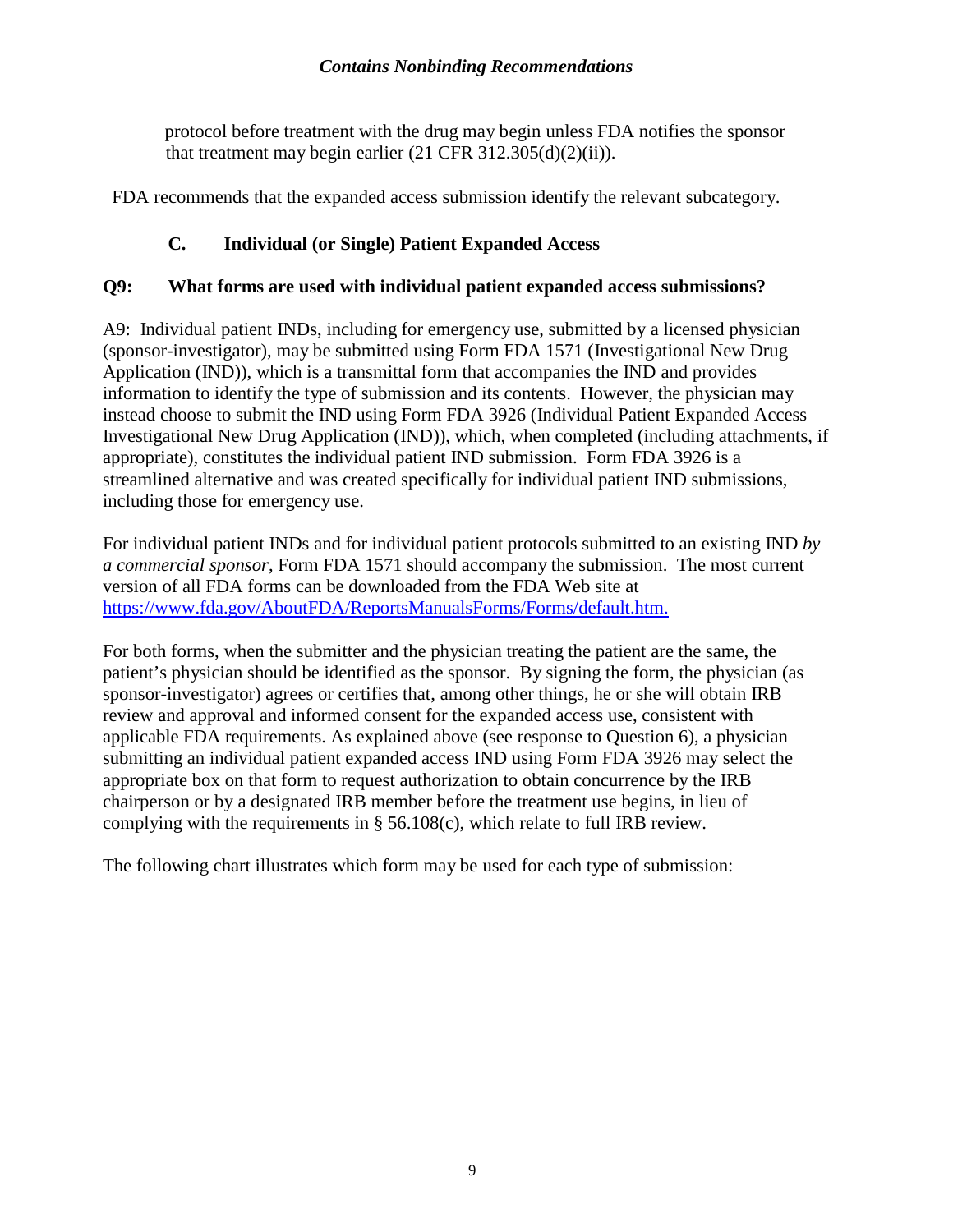| <b>Table 1. Acceptable Expanded Access Submission Forms</b> |               |               |  |  |  |
|-------------------------------------------------------------|---------------|---------------|--|--|--|
|                                                             | Form FDA 3926 | Form FDA 1571 |  |  |  |
| Individual patient IND                                      |               |               |  |  |  |
| submitted by a licensed                                     |               |               |  |  |  |
| physician                                                   |               |               |  |  |  |
| Individual patient protocol                                 |               |               |  |  |  |
| Individual patient IND for                                  |               |               |  |  |  |
| emergency use submitted by                                  |               |               |  |  |  |
| a licensed physician                                        |               |               |  |  |  |
| Individual patient protocol                                 |               |               |  |  |  |
| for emergency use                                           |               |               |  |  |  |
| Intermediate-size patient                                   |               |               |  |  |  |
| population IND                                              |               |               |  |  |  |
| Intermediate-size patient                                   |               |               |  |  |  |
| population protocol                                         |               |               |  |  |  |
| <b>Treatment IND</b>                                        |               |               |  |  |  |
| <b>Treatment protocol</b>                                   |               |               |  |  |  |

#### **Q10: Who can make a submission for individual patient expanded access?**

A10: The sponsor of an existing IND under which a drug is being developed (e.g., a pharmaceutical company or manufacturer of the investigational drug) or a licensed physician may make an individual patient expanded access submission (21 CFR 312.310(b)(1)).

The sponsor of an existing IND (e.g., a pharmaceutical company or manufacturer of the investigational drug) can submit an individual patient expanded access protocol to its existing IND. In this scenario, the sponsor of the existing IND is also the sponsor of the expanded access protocol, and the patient's physician is the investigator for the expanded access protocol. The term *investigator* is used because the drug is investigational, but does not denote the physician's or patient's involvement in clinical research.

The sponsor of the existing IND can instead submit an individual patient expanded access IND and cross-reference information in its existing IND to support the individual patient expanded access IND. In this scenario, the sponsor of the existing IND is also the sponsor of the expanded access IND, and the patient's physician is the investigator for the expanded access IND.

Because having all clinical trials and expanded access use requests for a drug under a single IND may facilitate identification of safety concerns, ease the administrative burden for both sponsors and FDA, and will help in product review (if the drug is under development for marketing), it is preferable for sponsors to submit an individual patient expanded access protocol to an existing IND when possible.

A physician can submit an individual patient expanded access IND for his/her patient. In this scenario, when the patient's physician submits an expanded access IND, the physician is both the sponsor and the investigator—in other words, he or she is considered a sponsor-investigator  $(\S 312.305(c)(3))$  for the purposes of part 312. The physician may satisfy some of the expanded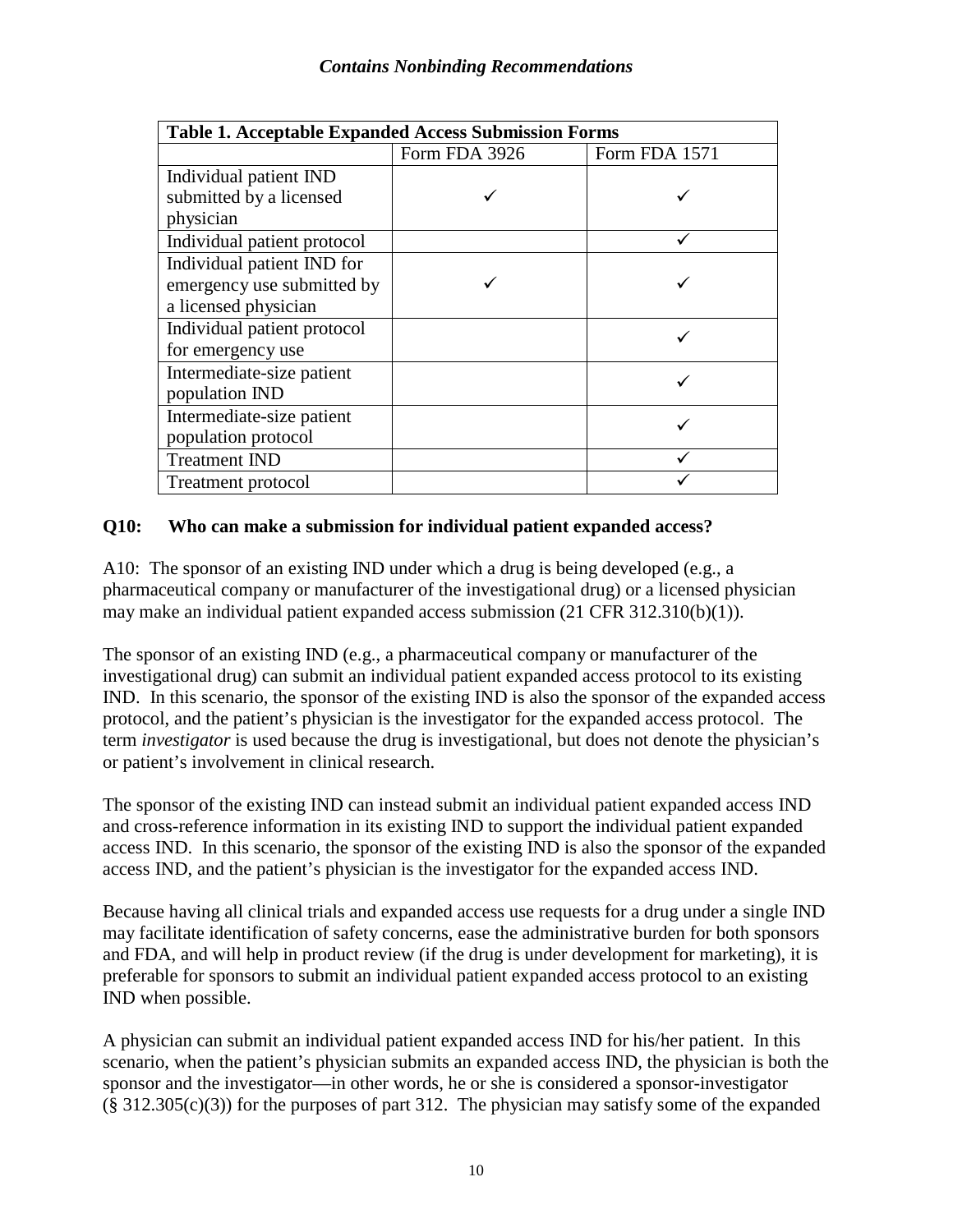access submission requirements by referring to information in an existing IND if the physician obtains permission from the sponsor of the existing IND (see Q5). If the physician obtains this permission from the sponsor of the existing IND, the physician should provide to FDA the LOA from the sponsor of the IND that permits FDA to reference the sponsor's IND.

In cases where it is not possible to obtain an LOA (e.g., the entity supplying the drug does not have an IND filed with FDA), physicians should contact the relevant FDA review division to determine what information is needed to support the expanded access submission. Physicians should also contact the review division if the individual patient expanded access IND is for an approved drug where availability is limited by a REMS. The physician should then submit an individual patient expanded access IND to the appropriate FDA review division and may choose to use Form FDA 3926. [13](#page-14-0) Contact information for review divisions may be found on FDA's Web site at

[http://www.fda.gov/NewsEvents/PublicHealthFocus/ExpandedAccessCompassionateUse/ucm42](http://www.fda.gov/NewsEvents/PublicHealthFocus/ExpandedAccessCompassionateUse/ucm429610.htm) [9610.htm.](http://www.fda.gov/NewsEvents/PublicHealthFocus/ExpandedAccessCompassionateUse/ucm429610.htm) If the sponsor of the existing IND (e.g., commercial sponsor or drug manufacturer) does not authorize reference to the IND, the physician sponsoring the expanded access IND must include in the IND all the information required to support the expanded access IND (§ 312.310).

A patient's physician may not submit an individual patient expanded access protocol to an existing IND for which the physician is not the sponsor.

Regardless of who is the sponsor of an individual patient expanded access protocol or expanded access IND, the patient can obtain expanded access to the investigational drug only through treatment by a licensed physician (§ 312.310).

#### **Q11: What are the roles of the patient's physician and FDA in determining if expanded access for an individual patient is appropriate?**

A11: FDA may permit expanded access to a drug for an individual patient when the criteria in 21 CFR 312.305(a), applicable to all types of expanded access, and the criteria in § 312.310(a), specific to individual patient expanded access, are met. For these criteria to be met, both the patient's physician and FDA must make certain determinations.

The patient's physician must determine that the probable risk to the patient from the investigational drug is not greater than the probable risk from the disease or condition  $(\S 312.310(a)(1))$ . The physician should make this determination based on the information about the drug available to the physician and the physician's knowledge of the patient's clinical situation.

As with all types of expanded access, FDA must determine, based on the information available to FDA, that the potential benefit justifies the potential risks of the treatment use with the drug and that those risks are not unreasonable in the context of the disease or condition to be treated

<span id="page-14-0"></span> $13$  Form FDA 3926 and accompanying instructions may be found on FDA's Web site at <https://www.fda.gov/AboutFDA/ReportsManualsForms/Forms/default.htm.>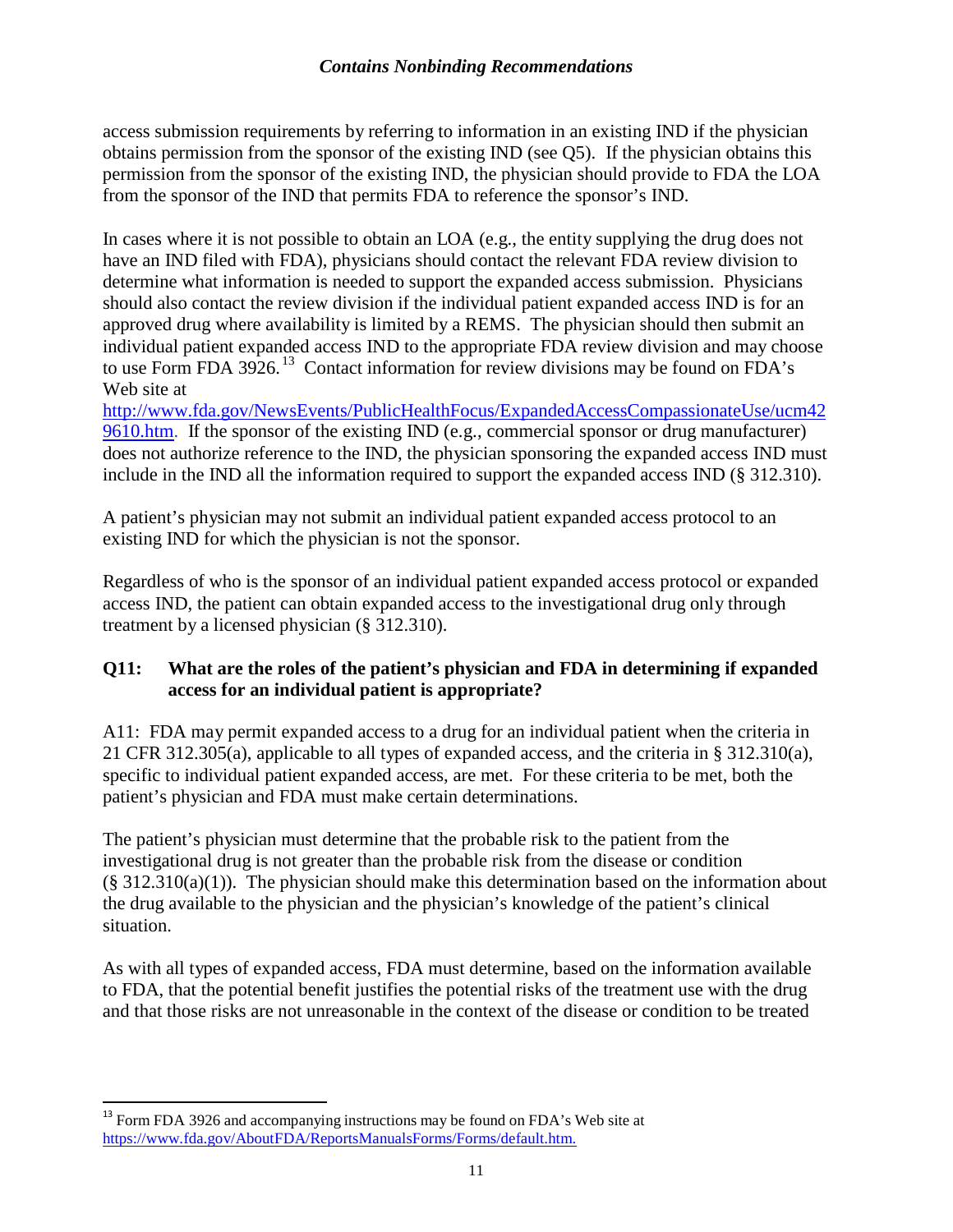$(\S$  312.305(a)(2)). To authorize the expanded access use, FDA must also determine (1) that the patient has a serious or life-threatening disease or condition and has no other comparable or satisfactory therapeutic options  $(\S 312.305(a)(1))$ ; (2) that providing expanded access will not interfere with development of the drug for the expanded access use  $(\S 312.305(a)(3))$ ; and (3) that the patient cannot obtain the drug under another IND or protocol (§ 312.310(a)(2)) (e.g., in a clinical study of the drug).

#### **Q12: What are some of the reasons for FDA to deny a request for individual patient expanded access when previous requests for the same drug for the same or a similar use have been permitted?**

A12: Each request for individual patient expanded access to a drug should be treated as a unique clinical situation, and the risks and benefits should be evaluated based on that clinical situation. Even when there are two (or more) individual patient expanded access requests for patients with the same disease or condition, there may be significant differences in the clinical presentation of the disease or condition that make the risks acceptable for one patient, but not for another. For example, a patient may have a different stage of the disease or different tumor type than previous patients who were permitted expanded access to the drug and, therefore, may have a different benefit/risk ratio. Similarly, a patient may have a comorbid condition not present in previous patients who obtained expanded access that would make the risk unacceptable. FDA may also become aware of new safety signals or information about effectiveness that changes the benefit/risk ratio such that the risk is no longer acceptable for the patient. In cases such as these, individual patient expanded access for additional patients might be denied.

There also may be nonclinical reasons for denying expanded access. For example, a patient seeking expanded access may be able to enroll in a clinical trial that was not accessible to a previous patient who was granted expanded access (e.g., because the previous patient met criteria for exclusion from the trial or the trial was geographically inaccessible to the previous patient). FDA could also have become aware since authorizing previous requests for expanded access that expanded access is impeding the clinical development of the drug and, on that basis, deny further requests for expanded access.

#### **Q13: How does FDA address individual patient expanded access applications for treatment with multiple courses of therapy or treatment of a chronic condition?**

A13: Under 21 CFR  $312.310(c)(1)$ , individual patient expanded access is generally limited to a single course of therapy for a specified duration. However, as reflected in §  $312.310(c)(1)$ , FDA may authorize multiple courses of therapy or chronic therapy for individual patient expanded access, including authorizing individual patient expanded access to treat a chronic disease or condition that requires extended treatment. FDA generally authorizes such individual patient expanded access when the circumstances of the treatment are well defined and reasonable in light of the available evidence to support use of the drug. The patient's physician (as the investigator) proposes the full course of treatment when filing the request for expanded access. To fairly weigh the risks and benefits of a drug for use for individual patient expanded access, FDA believes the planned course of therapy should be well defined because it will usually be necessary to consider the planned dose and duration of therapy in relation to what is known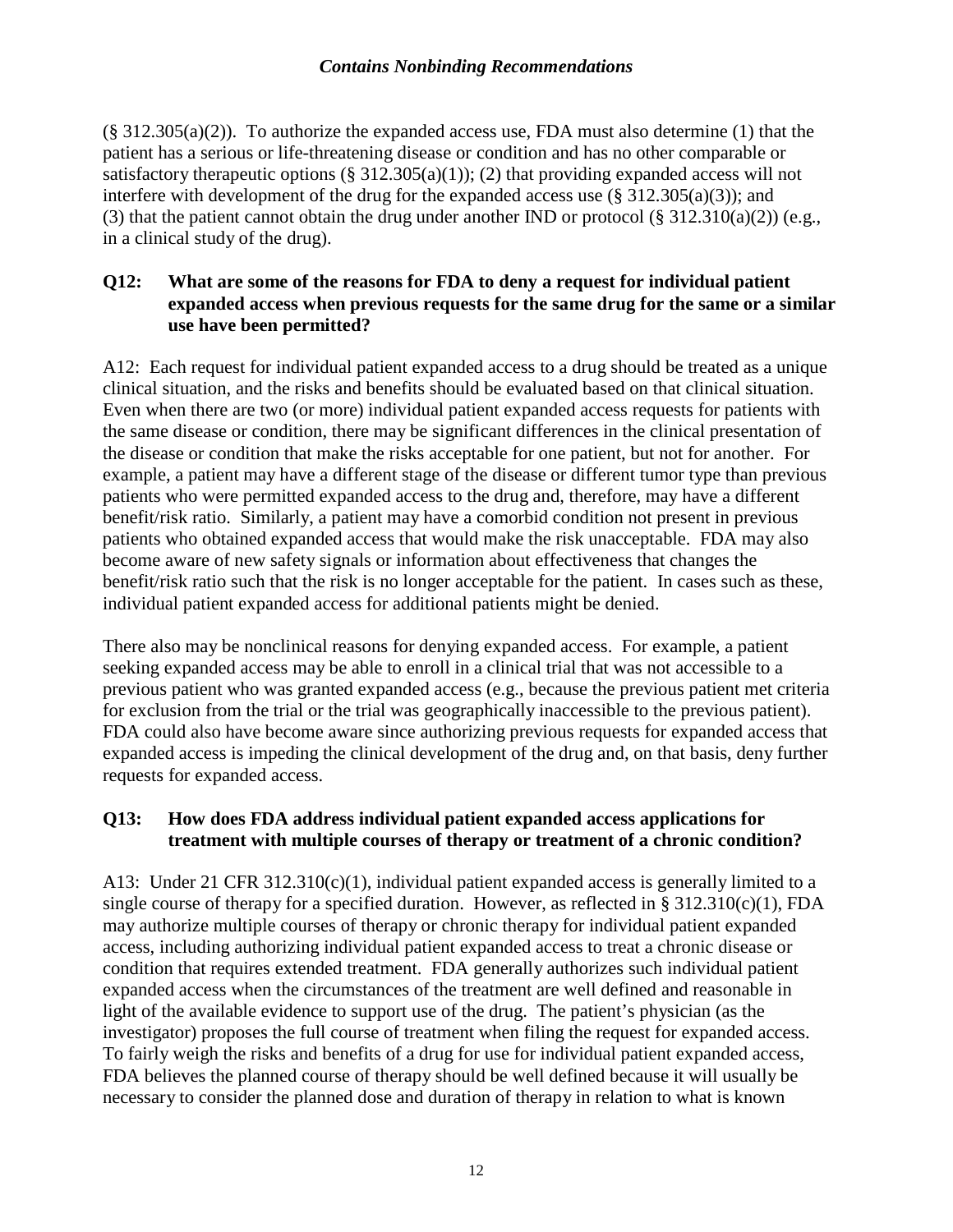about the occurrence of toxicity for that dose and duration of therapy. Therefore, FDA typically authorizes expanded access for an extended duration for the treatment of a chronic condition when the patient's condition and the information available about the safety of the drug support an extended duration of treatment, but FDA does not typically authorize expanded access for an unspecified duration at the discretion of the patient's physician. For example, FDA may authorize expanded access of extended duration for a drug being developed to treat multiple sclerosis or other types of progressively debilitating neuromuscular disease if it is critical that the drug be administered chronically to slow the progression of the disease and if the information available about the safety of the drug supports an extended duration of treatment. If expanded access use is authorized for an extended duration, FDA may require the sponsor to continue to monitor the individual patient expanded access use through the extended duration (see  $§ 312.310(c)(3)$ ).

#### **Q14: When should individual patient expanded access using the emergency procedures in 21 CFR 312.310(d) be requested?**

A14: Section 312.310(d) states that FDA may authorize expanded access for an individual patient without a written submission if there is "an emergency that requires the patient to be treated before a written submission can be made." The licensed physician or sponsor, however, must agree to submit an expanded access IND or protocol within 15 working days of FDA's authorization of the use  $(\S 312.310(d)(2))$ . FDA believes this regulation means that it is appropriate to request individual patient expanded access using the emergency procedures described in § 312.310(d) when treatment of the patient must occur within a very limited number of hours or days. FDA intends to authorize expanded access for such requests only when the situation is a true emergency.

#### **Q15: Can the same drug be used in an emergency situation at the same institution more than once? If so, is prospective IRB review required for the subsequent expanded access emergency use?**

A15: There can be more than one expanded access emergency use of the same drug at the same institution. For expanded access uses authorized under the emergency procedures, the emergency use must be reported to the responsible IRB within 5 working days of initiation of treatment (21 CFR 56.104(c)). Generally, once an investigational drug is used in an emergency situation without prior IRB approval, any subsequent uses of the investigational drug at that same institution would require prior IRB review and approval  $(\S 56.104(c))$ . An institution or physician that expects subsequent use of the investigational drug should request review and approval by the appropriate IRB after the initial emergency use. However, when prior IRB review and approval is not feasible for a subsequent expanded access emergency use at a particular institution, FDA does not intend to deny the subsequent request for emergency use based on lack of time to obtain prospective IRB review, as long as that use will be reported to the IRB within 5 working days of initiation of treatment  $(\S 56.104(c))$ .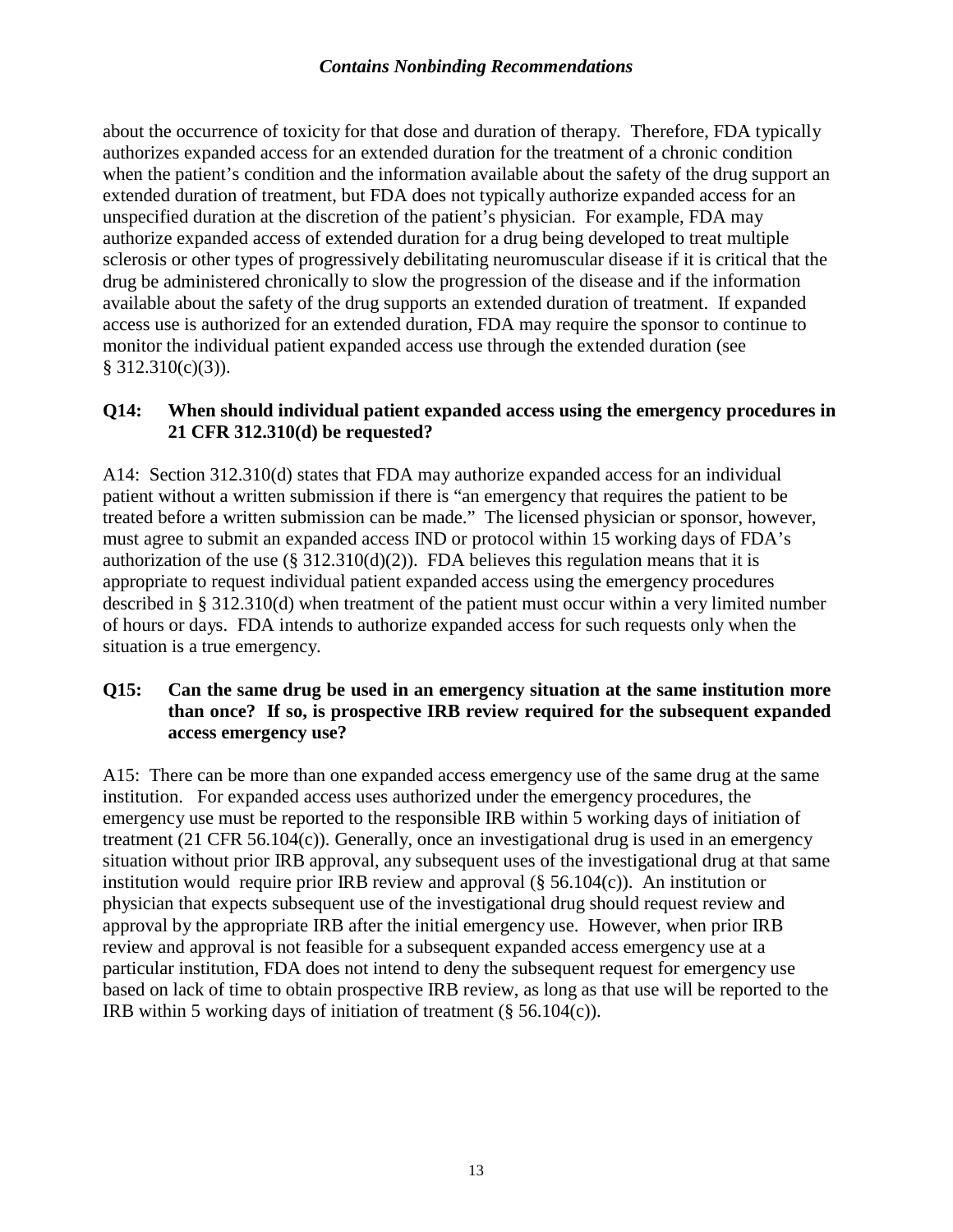#### **Q16: Can a commercial sponsor provide emergency expanded access to its investigational drug to multiple patients?**

A16: While most emergency individual patient expanded access is obtained through individual patient expanded access INDs for emergency use, a commercial sponsor (i.e., the pharmaceutical company or drug manufacturer that is developing the drug for marketing) can provide emergency expanded access to its investigational drug to an individual patient who requires treatment before a written submission can be made through an emergency use protocol to the commercial sponsor's existing commercial IND. A separate request would be needed for each patient seeking expanded access, but the commercial sponsor can make multiple such requests under its existing IND.

In such cases, the IND sponsor is the commercial sponsor and must agree to submit an expanded access protocol for each separate request to its existing IND within 15 working days of FDA's authorization of the use  $(21 \text{ CFR } 312.310(d)(2))$ . Furthermore, although this emergency use is exempt from prior IRB review, as described 21 CFR 56.104(c), the emergency use must be reported to the appropriate IRB within 5 working days of emergency use.

#### **D. Intermediate-Size Patient Population and Treatment INDs and Protocols**

#### **Q17: Can there be more than one intermediate-size patient population expanded access IND or protocol for a particular drug for the same disease or condition?**

A17: When multiple patients with the same disease or condition seek expanded access to a particular drug and the relevant criteria for expanded access are met, FDA believes that it is generally most efficient to consolidate expanded access in a single intermediate-size patient population IND or protocol. If the drug is being developed, FDA believes it is most efficient if the commercial sponsor is the sponsor of a single intermediate-size patient population expanded access IND or protocol. However, the regulations do not preclude the possibility of authorizing more than one intermediate-size patient population expanded access IND or protocol, with different sponsors or sponsor-investigators, for a drug for the same disease or condition. Thus, there may be situations in which there are multiple intermediate-size patient population expanded access INDs or protocols for a drug for the treatment of the same disease or condition. FDA expects these situations to arise infrequently.

#### **Q18: When is it appropriate to request expanded access for multiple patients using an intermediate-size patient population expanded access IND or protocol rather than a treatment IND or protocol?**

A18: FDA regulations do not impose specific numerical limitations for when an intermediatesize patient population expanded access IND or protocol (as opposed to a treatment IND or protocol) may be appropriate. This determination generally depends on the following two factors: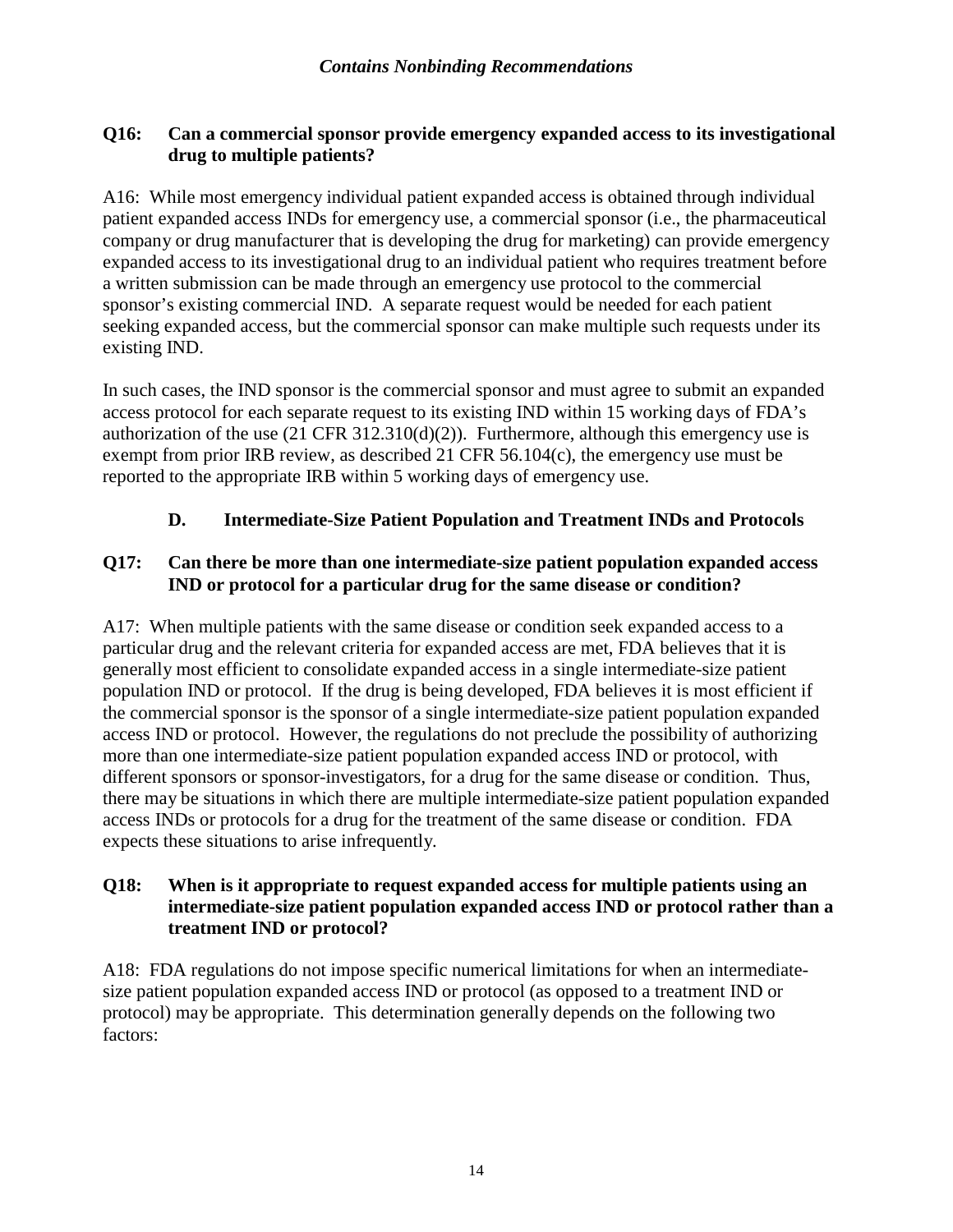#### 1. *Whether the drug is under development for marketing for the expanded access use*

If the drug is not being developed for marketing and the expanded access IND or protocol is intended to treat more than a single patient, expanded access would be provided under an intermediate-size patient population expanded access. Expanded access to an investigational drug can only be provided under a treatment IND or protocol if the drug is being developed for marketing for the expanded access use. When the investigational drug is being developed, intermediate-size patient population expanded access is used earlier in development than treatment INDs or protocols. Also, if clinical development of the drug is essentially complete (i.e., the clinical trials to support marketing approval of the investigational drug have ended) and the intent of the expanded access is to bridge the gap (to ensure that treatment is not interrupted and to expand treatment to additional patients) between completion of the clinical trials and marketing of the drug, the expanded access, regardless of the number of patients expected to be treated, would generally be designated as a treatment IND or protocol.

#### 2. *Size of the patient population*

The second factor important to a determination of whether expanded access is provided under an intermediate-size patient population expanded access (as opposed to a treatment IND or protocol) is the size of the patient population. In general, intermediate-size patient population expanded access is intended to accommodate population sizes smaller than the large populations typical of treatment INDs or protocols. However, as noted in the preceding paragraph, if clinical development is complete and the intent of the expanded access IND or protocol is to bridge the gap between the completion of clinical trials and marketing, expanded access would generally be provided under a treatment IND or protocol, regardless of the intended size of the patient population. Similarly, if the drug is not being developed for marketing for the expanded access use, expanded access would be provided under an intermediate-size patient population IND or protocol, regardless of the size of the patient population (as long as it is intended to treat more than a single patient).

Separate single patient INDs may be combined into a single intermediate-size patient population protocol when feasible and practical, at the request of the sponsor or the FDA. Adding patients to an intermediate-size patient population protocol can reduce paperwork and simplify IRB review. In such cases, any number beyond one patient might be reasonable. When a growing number of eligible patients might benefit from treatment access under an intermediate-size patient population protocol, a treatment IND may be appropriate. (See Q19.)

**Q19: The regulations in 21 CFR 312.315(d)(iii) state that as enrollment in an intermediate-size patient population expanded access IND or protocol increases, FDA may ask the sponsor to submit an IND or protocol for the use under 312.320 (i.e., to transition the intermediate-size patient population expanded access IND or protocol to a treatment expanded access IND or protocol). When and how would FDA make such a determination and how would such a transition be carried out?**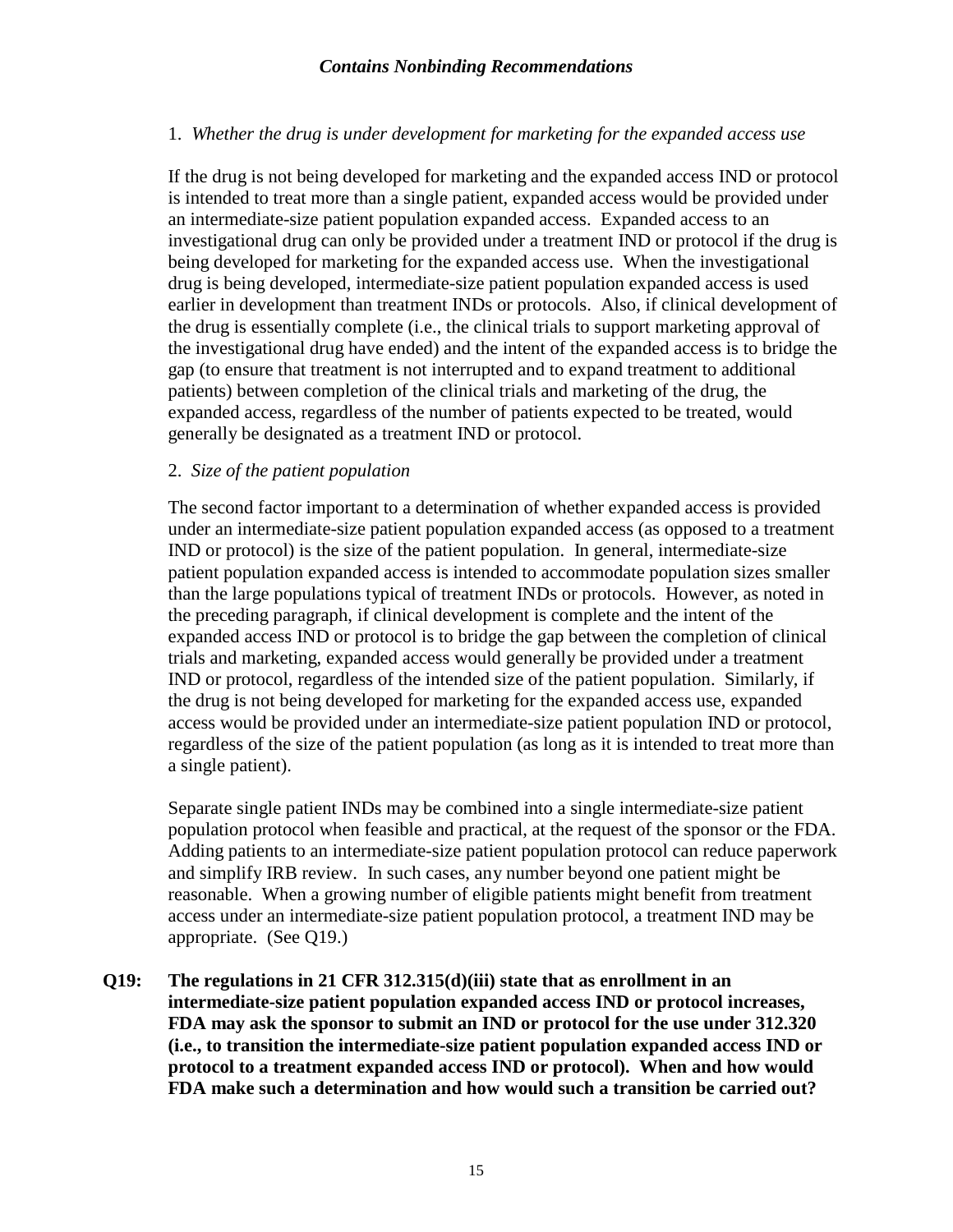A19: FDA anticipates that there would ordinarily be a seamless transition from intermediatesize patient population expanded access to expanded access under a treatment IND or protocol at the point when the evidence is sufficient to support the treatment IND or protocol, when there is adequate progress with drug development, and when the sponsor is willing to make the drug available to a potentially larger patient population under a treatment IND or protocol. Although there will be a 30-day period for initiation of the new treatment IND or protocol, as required by the regulations, the review division can act sooner and FDA may notify the sponsor that treatment may begin earlier (21 CFR 312.40 and 312.305(d)(1)).

For such a transition, all patients currently receiving treatment with the investigational drug would continue treatment under the intermediate-size patient population expanded access IND or protocol until they transition to the treatment IND or protocol (to ensure that treatment is not interrupted). Once all patients in the intermediate-size patient population expanded access IND or protocol are receiving their treatment under the new treatment IND or protocol, the intermediate-size patient population expanded access IND or protocol will be terminated.

#### **E. Time Frame for Beginning Treatment Under an Expanded Access IND or Protocol**

#### **Q20: When can access for emergency use begin?**

A20: For an emergency use, expanded access to the drug may begin upon authorization (usually provided by telephone or other rapid means of communication) by the reviewing FDA official  $(21 \text{ CFR } 312.305(d)(2)(i))$ , with a requirement for a written submission (protocol) to FDA within 15 working days of the initial authorization (§ 312.310(d)(2)). As explained in Q15, FDA expects that for expanded access uses authorized under the emergency procedures, there typically will not be time to obtain prior IRB approval of the use. In such cases, the emergency use must be reported to the responsible IRB within 5 working days of initiation of treatment (21 CFR 56.104(c)).

#### **Q21: When can treatment begin under expanded access INDs not for emergency use?**

A21: When an expanded access IND (not for emergency use) is submitted, the treatment use of the drug may begin when the IND goes into effect and IRB approval has been obtained consistent with 21 CFR part 56 (see 21 CFR 312.305 $(c)(4)$ ). As is true for any new IND, an expanded access IND goes into effect 30 days after FDA receives the IND (unless the IND is put on clinical hold, i.e., is not allowed to proceed) or on earlier notification by FDA (§§ 312.40 and  $312.305(d)(1)$ ).

#### **Q22: When can treatment begin under expanded access protocols not for emergency use?**

A22: For an individual patient or intermediate-size patient population expanded access protocol, expanded access to the drug can begin once the expanded access protocol has been submitted to FDA and has been approved by an IRB (21 CFR 312.305(d)(2)). For a treatment protocol, however, expanded access may not begin until 30 days after FDA receives the protocol (or on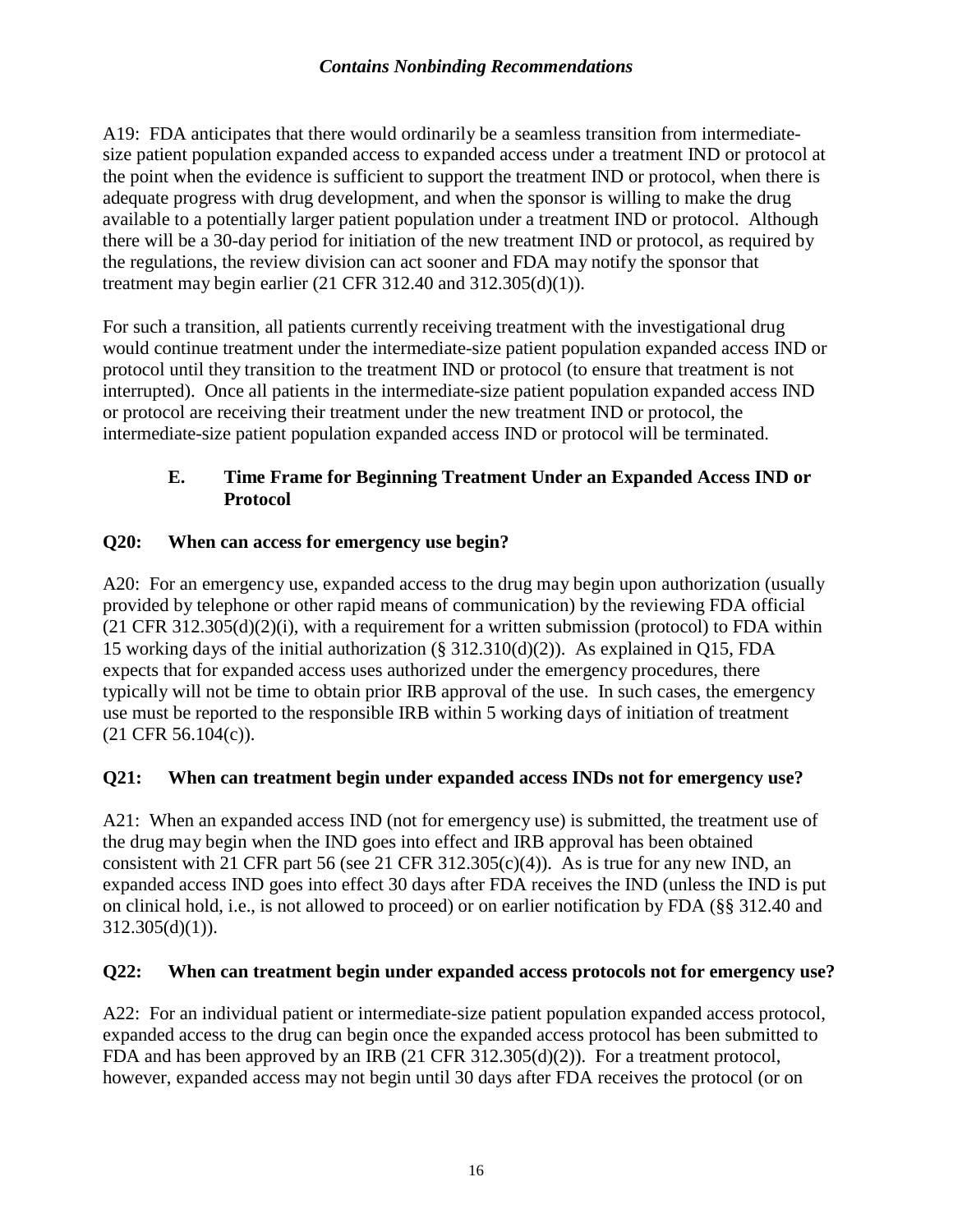earlier notification by FDA (§ 312.305(d)(2)(ii)) and IRB approval has been obtained consistent with 21 CFR part 56 (see 21 CFR 312.305(c)(4)).

#### **F. General Questions**

#### **Q23: Can FDA require a company to provide expanded access to its drug if FDA authorizes the expanded access?**

A23: No. FDA cannot compel a company to provide expanded access to its drug. When a company provides expanded access to its drug, it does so voluntarily.

#### **Q24: How does FDA determine that authorizing expanded access to a drug will not interfere with clinical trials or drug development?**

A24: Under 21 CFR 312.305(a)(3), to authorize any category of expanded access, FDA must determine that expanded access to the drug for the requested use will not interfere with the initiation, conduct, or completion of clinical investigations that could support marketing approval of the expanded access use or otherwise compromise the potential development of the drug for the expanded access use. Generally, patients must be ineligible or otherwise unable (e.g., geographically unable to access a study site) to enter ongoing clinical trials to receive the drug under an expanded access IND or protocol. For all categories of expanded access, sponsors are required to include in their access submissions information adequate to demonstrate that expanded access to the drug will not interfere with clinical investigations or drug development, along with other information (§§ 312.310(b), 312.315(c), and 312.320(b)).

FDA believes that expanded access INDs or protocols that treat larger patient populations generally have the greatest potential to interfere with clinical investigations or drug development, because of their greater potential to interfere with recruiting patients for the clinical investigation(s). FDA typically determines whether an expanded access use will interfere with clinical investigations or drug development based on the information provided by the sponsor in its expanded access submission. If the information provided by the sponsor is not adequate for FDA to make this determination, FDA may ask the sponsor for additional information.

For example, before authorizing a treatment IND for a drug for which clinical trials are ongoing, FDA may ask the sponsor to explain how the sponsor will ensure that the treatment IND will not interfere with accrual of patients in the clinical trials, and how the sponsor will determine whether interference is occurring, if such information is not provided in the expanded access submission. More specifically, FDA may ask the sponsor to submit to its IND a comprehensive investigational plan with a timetable and milestones (if it has not done so already) so that FDA can periodically assess whether the treatment IND is affecting accrual of patients in the clinical trials or other parameters related to the pace of drug development. If FDA then determines that the ongoing treatment IND is interfering with clinical trials or drug development or that the sponsor is not pursuing, with due diligence, marketing approval for the expanded access use, FDA could place the treatment IND on clinical hold (§ 312.42(b)(3)).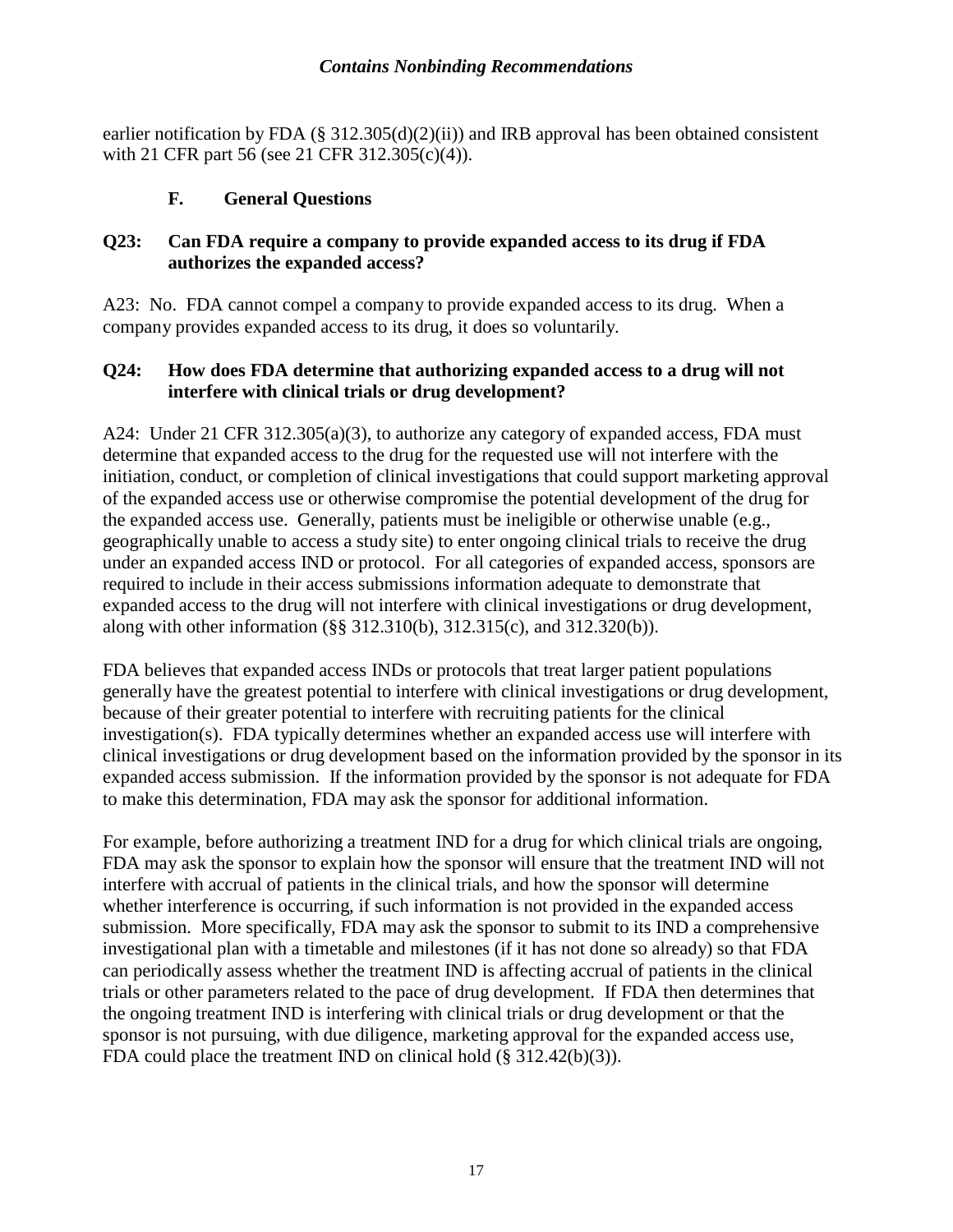#### **Q25: What data and information must sponsors submit as follow-up for approved expanded access INDs or protocols?**

A25: As with any IND, in all cases of expanded access, sponsors are responsible for submitting IND safety reports and annual reports (when the IND or protocol continues for 1 year or longer) to FDA as required under 21 CFR 312.32 and 312.33 (see § 312.305(c)).

For individual patient expanded access, the regulations in  $\S 312.310(c)(2)$  specify that, at the conclusion of treatment, the sponsor must provide to FDA a written summary of the results of the expanded access use, including adverse effects. With respect to reporting serious and unexpected adverse reactions in IND safety reports, under 21 CFR 312.32(c), the sponsor must report an adverse event as a suspected adverse reaction only if there is evidence to suggest a causal relationship between the drug and the adverse event.

#### **Q26: Why does FDA review adverse event data for expanded access INDs?**

A26: From a public health perspective, early identification of important adverse events is beneficial. For example, a relatively rare adverse event might be detected during expanded access use, or such use might contribute safety information for a population not exposed to the drug in clinical trials. FDA is aware of a small number of cases in which clinical safety data from expanded access treatment was used to help assess the risks and benefits of the drug. In a very small number of cases, adverse event information from expanded access has contributed to safety information reflected in the FDA-approved labeling for a drug product. FDA is not aware of instances in which adverse event information from expanded access has prevented FDA from approving a drug. FDA reviewers of these adverse event data understand the context in which the expanded access use was permitted and will evaluate any adverse event data obtained from an expanded access submission within that context. For example, FDA reviewers recognize that:

- 1) expanded access treatment generally occurs outside a controlled clinical trial setting;
- 2) patients who receive a drug through expanded access may suffer from a more advanced stage of the disease or condition than patients participating in a clinical trial;
- 3) patients who receive a drug through expanded access may be receiving other therapies for their disease or condition at the same time as the drug they are receiving through expanded access; and
- 4) patients who receive a drug through expanded access may suffer from one or more comorbidities.

All of these factors make it difficult to link an expanded access treatment to a particular adverse event. Moreover, it is very rare for FDA to place an IND on clinical hold due to adverse events observed in expanded access treatment.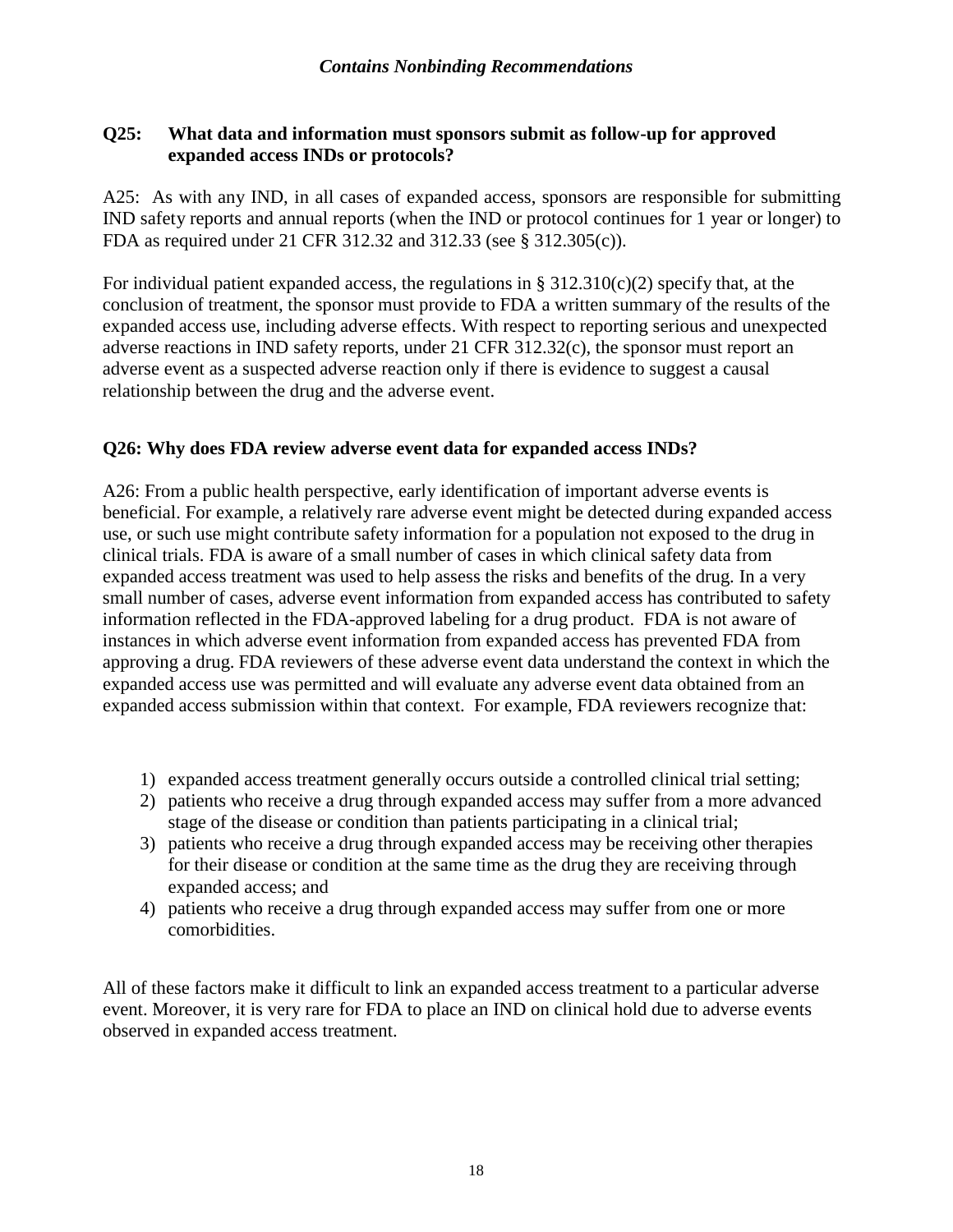Expanded access INDs and protocols are generally not designed to determine the efficacy of a drug; however, the expanded access regulations do not prohibit the collection of such data. Because expanded access INDs or protocols typically involve uncontrolled exposures (with limited data collection), it is unlikely that an expanded access IND or protocol would yield efficacy information that would be useful to FDA in considering a drug's effectiveness.

#### **Q27: Can FDA consider an IND or protocol submission to be an expanded access submission and identify and review it as such, even though the applicant does not identify it as an expanded access submission?**

A27: Yes. For example, FDA intends to evaluate whether proposals for studies described as open-label safety studies should be considered treatment INDs or protocols. The goal of an open-label safety study is to better characterize the safety of a drug late in its development. However, in practice, many studies that are described as open-label safety studies have characteristics that appear to be more consistent with treatment INDs or protocols. If an IND or protocol describes an open-label study that provides for broad expanded access to an investigational drug in the later stages of development, but lacks planned, systematic data collection and a design adequate to meaningfully evaluate a safety issue, FDA will generally consider the submission to be a treatment IND or protocol. In the event that a protocol is not submitted as an expanded access protocol, but is designated as such by FDA, the review division will notify the sponsor of the designation.

#### **Q28: What is the difference between an expanded access protocol and a continuation or open-label safety protocol?**

A28: A continuation protocol describes a trial in which patients are allowed to remain on an investigational drug or cross over to an investigational drug from placebo or active control following conclusion of the randomized phase of a trial. An open-label safety study is an uncontrolled trial (i.e., there is no comparison or control group). The primary purpose of both continuation and open-label safety protocols, in contrast to expanded access protocols, is to obtain safety data on the investigational drug. The conduct of continuation and open-label safety protocols differs from that of expanded access protocols in that (1) participation in open-label safety and continuation protocols is usually limited to specific, named institutions/centers; (2) participating investigators in continuation or open-label safety protocols are already identified and trained to collect needed safety data; and (3) in the case of a continuation trial, participants are typically limited to those in the original randomized, controlled trial.

**Q29: If a sponsor continues to provide its investigational drug for treatment use under its IND to a patient who was enrolled in a clinical trial, but who does not continue to meet inclusion criteria, is that considered expanded access (i.e., is the sponsor expected to make an expanded access submission to continue to provide the drug to that patient)?**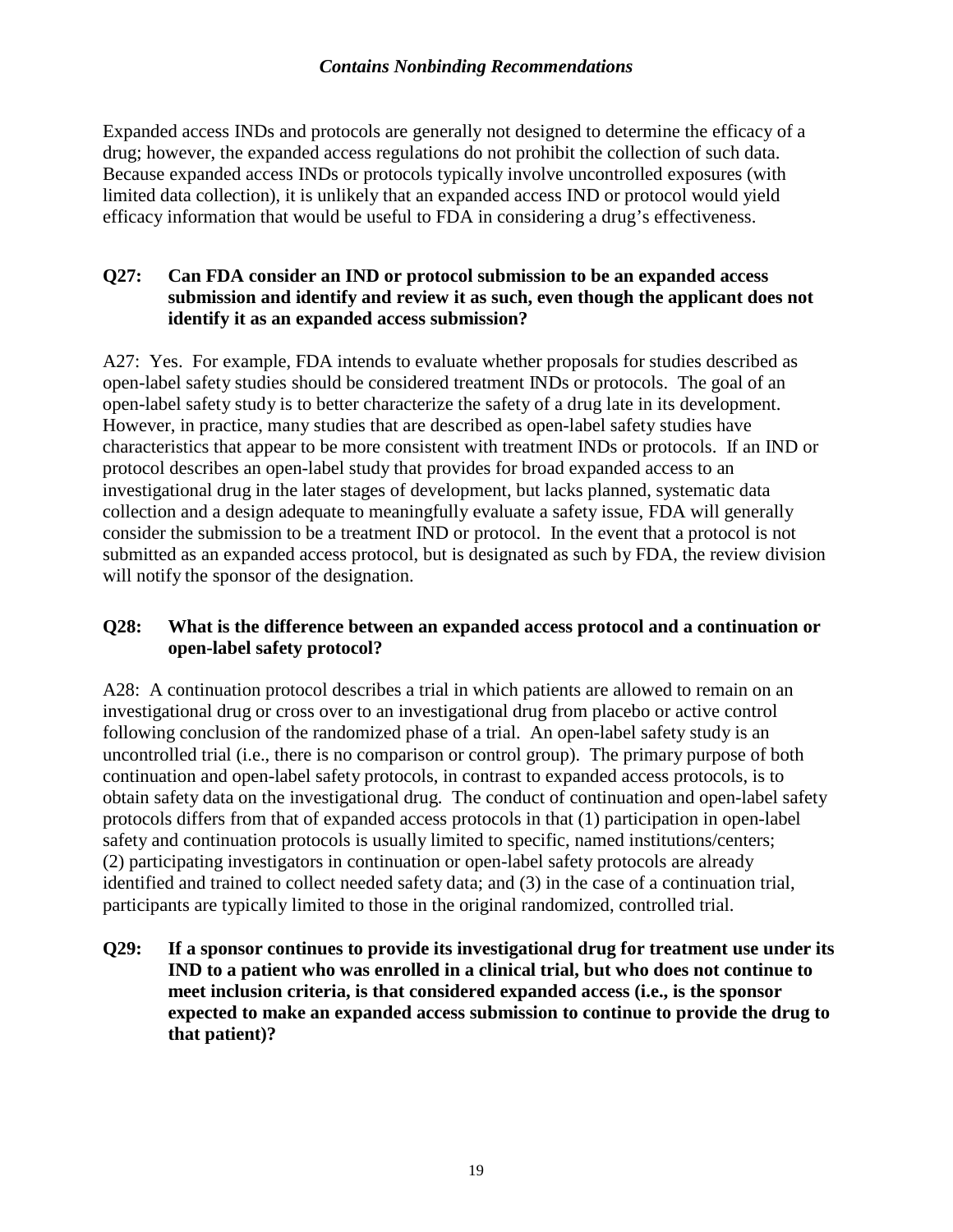A29: In general, if a patient is already enrolled in a clinical trial (designed to further the development of or determine the safety and/or effectiveness of an investigational drug) and the patient's results are to be included in the analysis of the investigational drug, the continued treatment of that patient with the investigational drug is not considered expanded access, even if the patient does not continue to meet all the study inclusion criteria or the patient's treatment deviates from the study protocol. This is commonly known as a protocol exception and would be covered under the existing IND.

#### **Q30: If a sponsor provides its investigational drug for treatment use under its IND to a patient who does not meet inclusion criteria for their trial and is not enrolled in the trial, is that considered expanded access?**

A30: In general, if a patient is not enrolled in a clinical trial but is provided expanded access to the investigational drug for the purposes of treating the patient, treatment of that patient with the investigational drug is considered expanded access to the investigational drug, and the sponsor should meet the requirements for expanded access.

#### **Q31: How can patients and health care providers determine if a company is providing or is willing to provide expanded access to an investigational drug?**

A31: Information about the availability of expanded access to an investigational drug may be available on the website of the relevant drug manufacturer or distributor. The enactment of the 21<sup>st</sup> Century Cures Act added section 561A to the Federal Food, Drug, and Cosmetic Act (FD&C) Act); that section requires a manufacturer or distributor of one or more investigational drugs for the diagnosis, monitoring, or treatment of one or more serious diseases or conditions to make its policy for evaluating and responding to expanded access requests submitted under section 561(b) of the FD&C Act both public and readily available, such as by posting the policy on a publicly available website. The policy must include the following:

- contact information for the manufacturer or distributor to facilitate communication about expanded access requests submitted under section 561(b) of the FD&C Act,
- procedures for making such requests,
- the general criteria the manufacturer or distributor will use to evaluate such requests for individual patients, and for responses to such requests,
- the length of time the manufacturer or distributor anticipates will be necessary to acknowledge receipt of such requests, and
- a hyperlink or other reference to the clinical trial record containing information that is required to be submitted to ClinicalTrials.gov about expanded access availability for the drug.